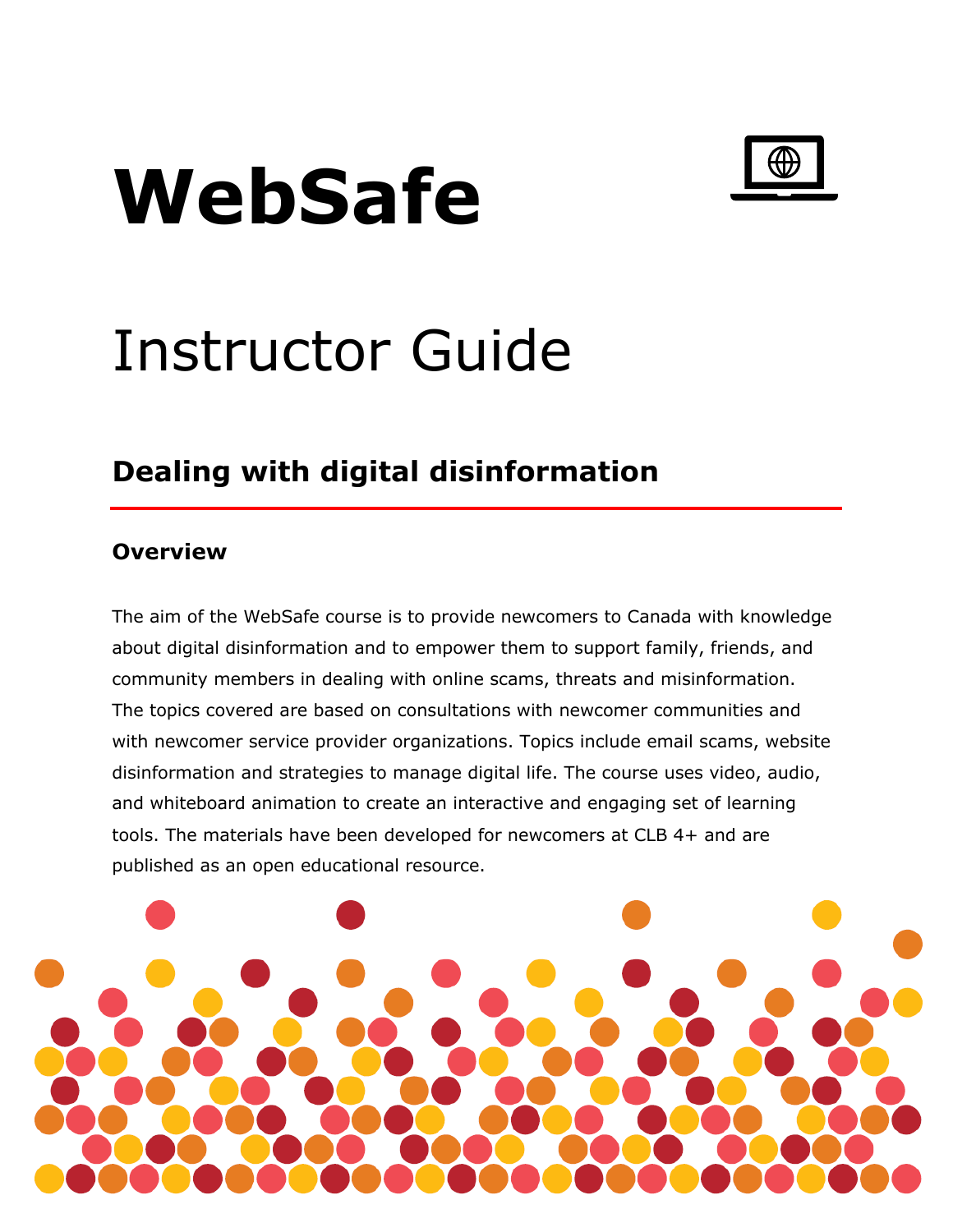

## **Table of Contents**

| Additional resources and information about digital disinformation and online |  |
|------------------------------------------------------------------------------|--|
|                                                                              |  |

 $\overline{1}$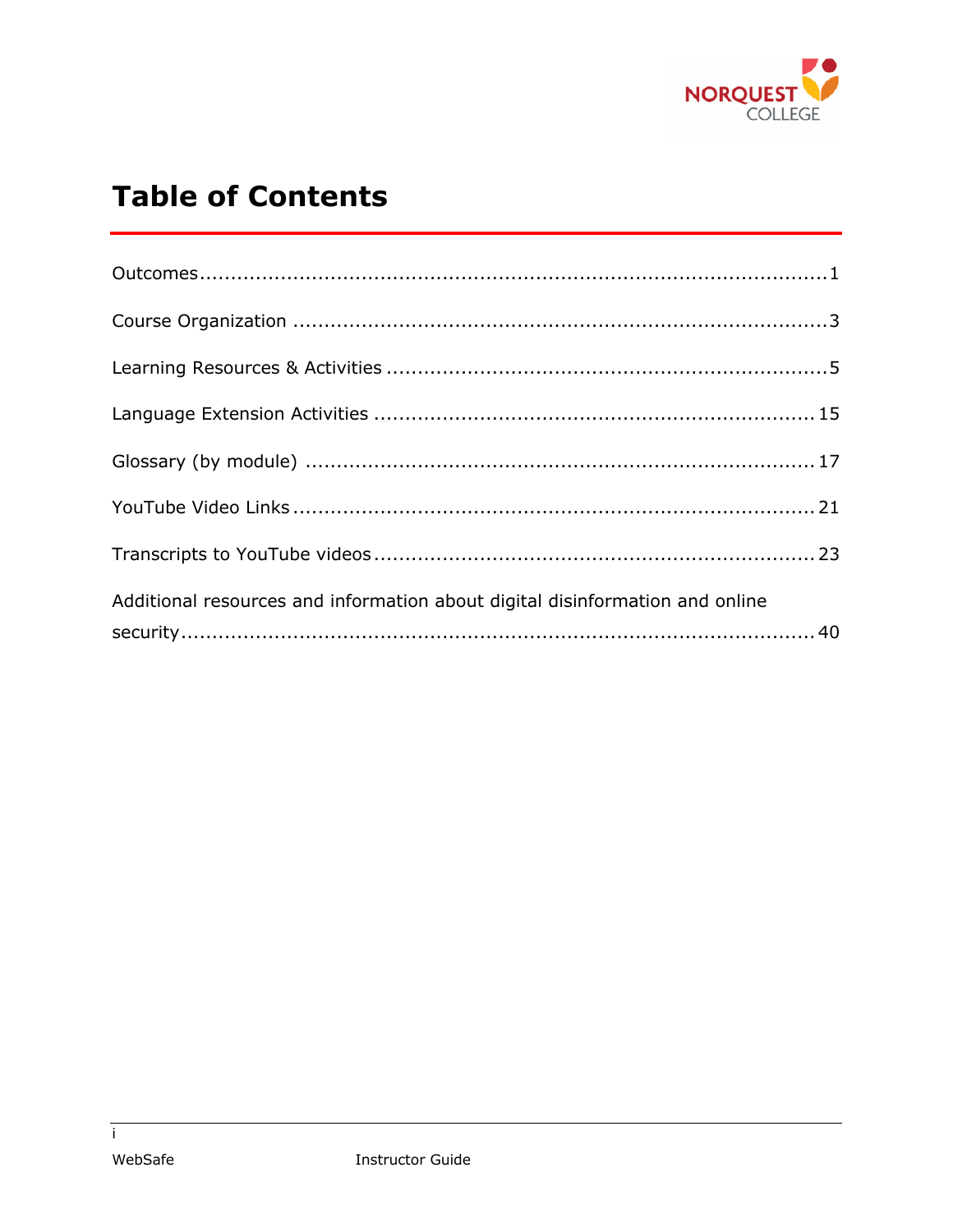## **Outcomes**

Upon successfully completing **module one**, **unit one** learners will be able to

- 1. recognize what an email scam looks like and how an email scam is trying to steal money or information from you.
- 2. identify some of the most common types of email scams.
- 3. discuss email scams with their friends and family to help them stay safe.

Upon successfully completing **module one**, **unit two** learners will be able to

- 4. understand what a phishing scam is and the ways these scams attempt to defraud users of both money and/or personal information.
- 5. explain to family and friends how to recognize phishing scam emails.

Upon successfully completing **module one**, **unit three** learners will be able to

- 6. recognize some very common emails scams in Canada, including fake job scams, immigration scams, and CRA scams.
- 7. explain to friends and family how to recognize and avoid these kinds of scams.

Upon successfully completing **module two**, **unit one** learners will be able to

- 8. recognize some aspects of digital disinformation and social media.
- 9. demonstrate understanding of some of the hidden aspects of social media platforms
- 10.explain to family and friends how to recognize and avoid false news on social media.

Upon successfully completing **module two**, **unit two** learners will be able to

- 11. distinguish safe and dangerous websites for online shopping.
- 12. use safe practices for buying things online.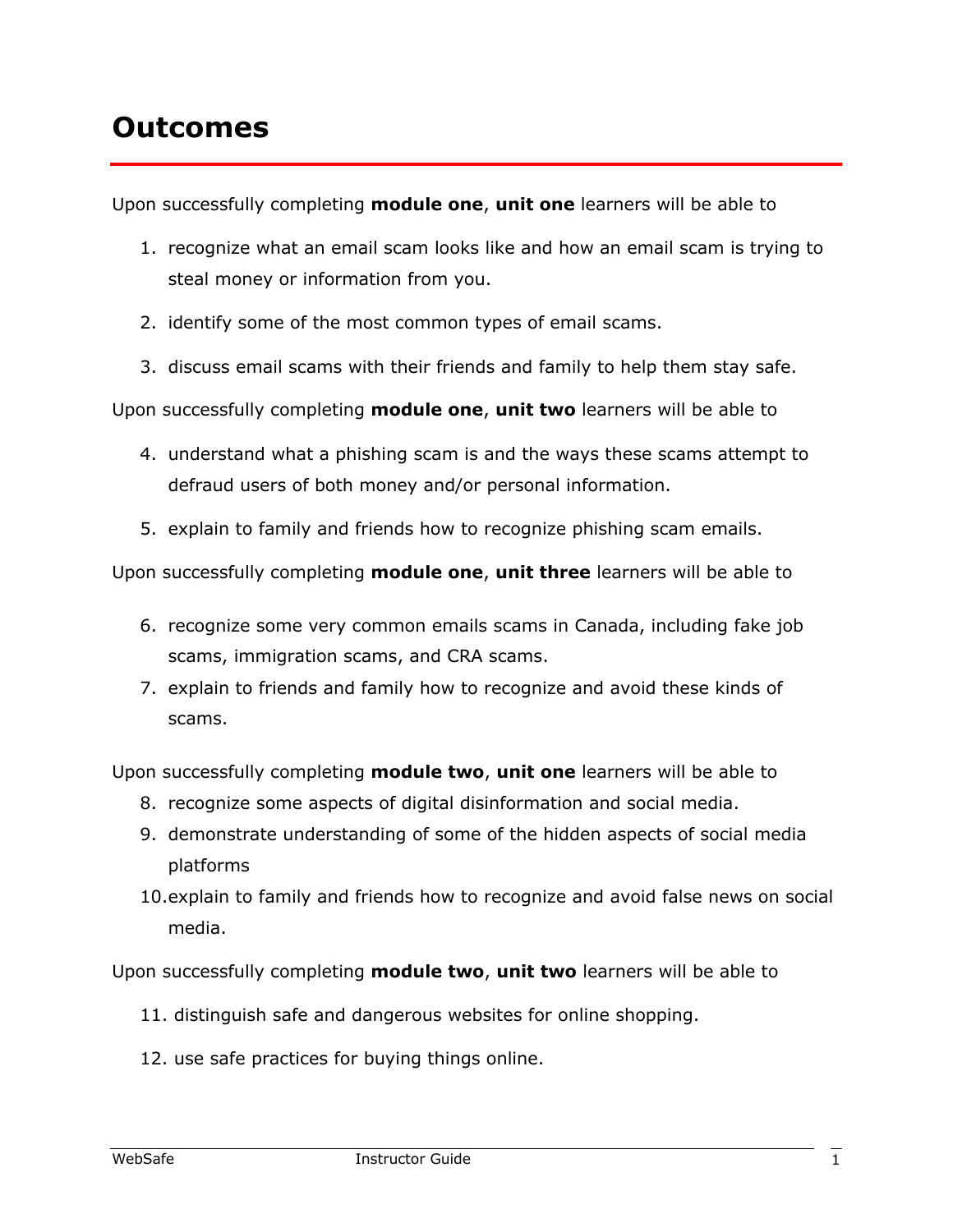

13. explain to friends and family how to choose purchasing websites wisely and protect yourself when buying items online.

Upon successfully completing **module two**, **unit three** learners will be able to

- 14. identify key strategies in applying for online jobs safely.
- 15. explain to friends and family how to spot scams in online job offers.

Upon successfully completing **module three**, **unit one** learners will be able to

16. take practical steps to stay safe when using a web browser.

- 17. identify the steps to maintain privacy online.
- 18. explain to friends and family how to create safe passwords and help them to understand the risks of using public wifi networks.

Upon successfully completing **module three**, **unit two** learners will be able to

- 19. recognize some of the most common scams online, including tech scams and romance scams.
- 20. take practical steps to determine if news encountered online is real or fake.
- 21. explain to friends and family the difference between real and false information online.

Upon successfully completing **module three**, **unit three** learners will be able to

- 22. recognize the legitimate processes for filing taxes in Canada.
- 23. recognize key aspects of communicating with the Government of Canada online.
- 24. identify the steps to report scams to authorities.
- 25. explain how disinformation can affect one's mental health to friends and family and how to access mental health resources.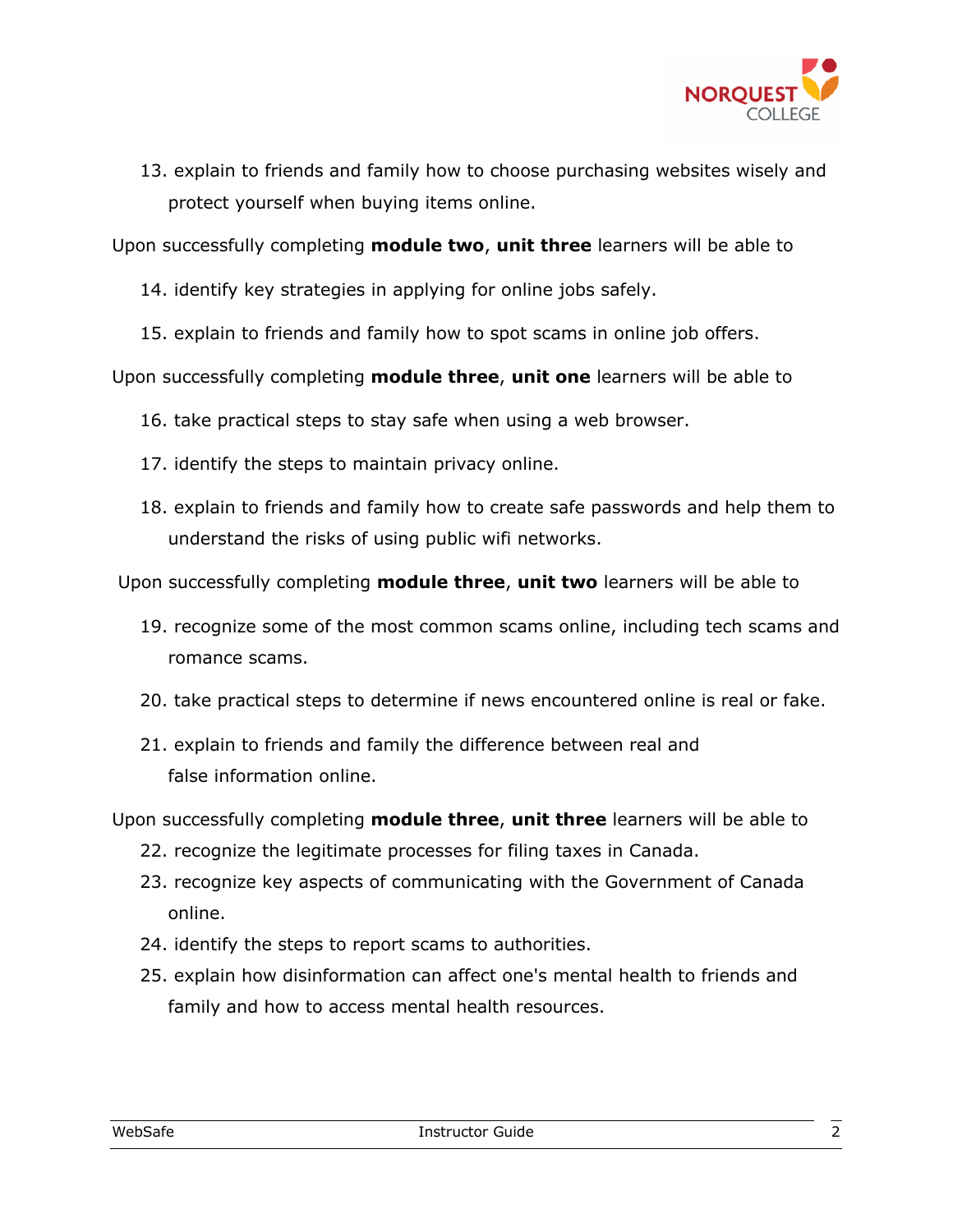

## **WebSafe: Course Organization**

WebSafe is a modular, online course for newcomer ELLs to support the development of their knowledge about digital disinformation and to empower them to support family, friends, and community members in dealing with online scams, threats and misinformation. The course is made up of three modules, with each module made up of three units. The topics for the modules are:

**Email scams** – When scammers contact individuals via email or messenger apps

**Website disinformation** - When being online leads to encountering digital disinformation and scams

**Your digital life** – Understanding how to safeguard activity online and recognizing how government processes in Canada work, to be able to distinguish between scams and legitimate government communications.

There are nine units in the WebSafe course, in total. The topics break down as follows:

#### Module One

- Email scams
- Phishing scams
- Common scams in Canada

#### Module Two

- Social media & false news
- Online shopping
- Job Website scams

#### Module Three

- Safeguards online
- Digging into disinformation
- $\bullet$  G.o.C processes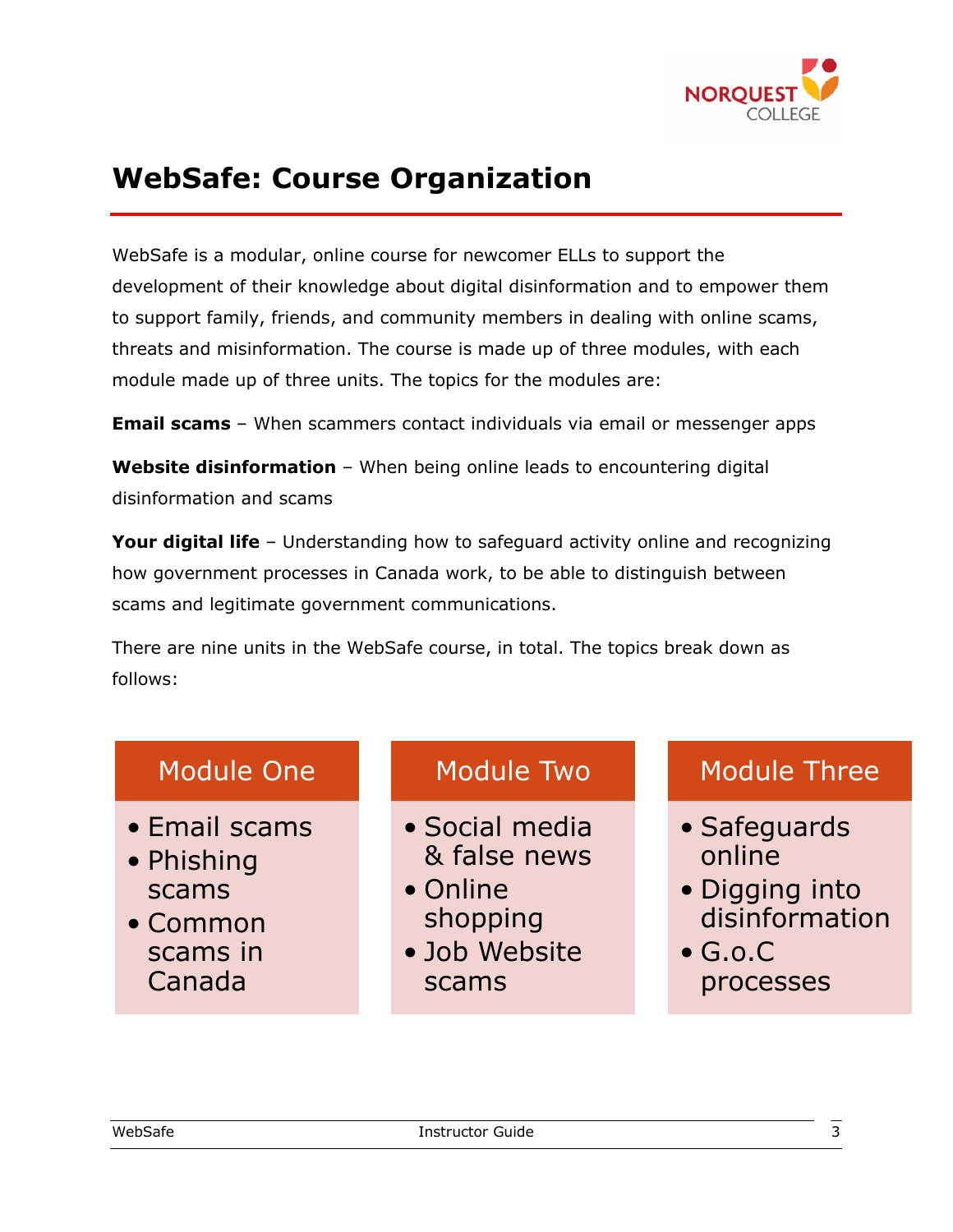

It is expected that each unit could take 3-5 hours for a learner to complete. Of course, this depends on how the materials are used, the language levels of the learners and whether or not additional activities are integrated into a unit.

The units work best as part of a module. However, there is a great deal of flexibility on how units can be combined and used.

For example, a unit could be assigned as independent background asynchronous study material and a follow-up unit could be used for longer class consideration or assessment.

Units may also be interrelated when they are not found in the same module. For example, Module 2 Unit 1 is about social media and false news. This could be used in conjunction with Module 3 Unit 2, which includes a deeper analysis of false news and how to fact check. Similarly, Module 1, Unit 3 is about job scams sent by email (e.g., Mystery shopper job offer) and Module 2 Unit 3 is about scams on job websites like Indeed and LinkedIn.

To assist your planning, a list of every learning resource and accompanying activity is provided below.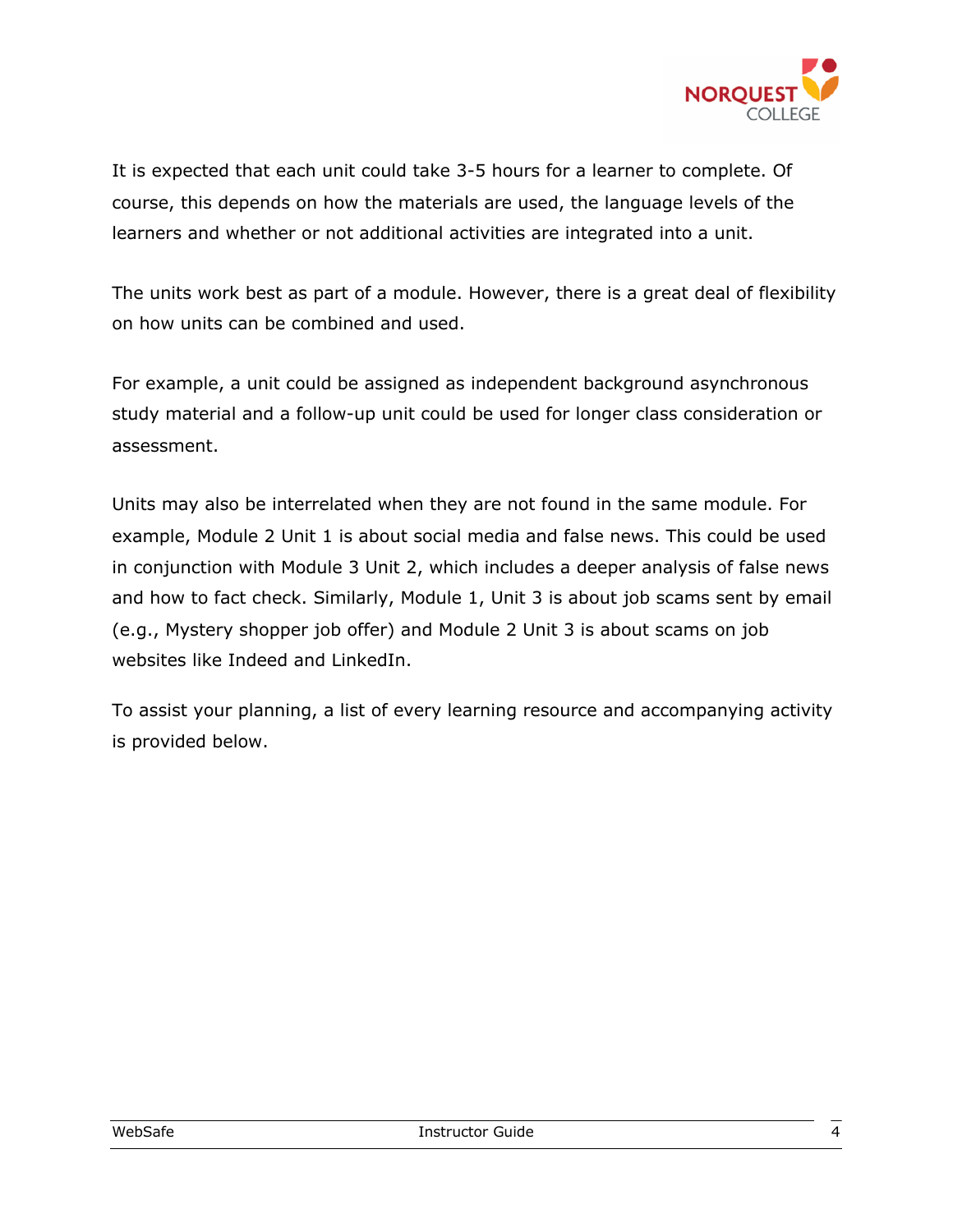

## **WebSafe: Learning Resources & Activities**

The following is a list of the learning activities that can be found in each unit of the WebSafe course for your reference.

The WebSafe course is set up such that you are able to teach individual units, individual modules or the course in its entirety in a face-to-face, online, or blended method. The materials have been created with the intention that a CLB 4 learner could complete the material independently in an asynchronous online setting. However, there are many different ways the course could be approached in a hybrid model, with some units being assigned as independent study and others explored during synchronous or face-to-face instructional time.

|                                       | <b>Learning Resource</b>                                       | <b>Activity type</b>                                                        |
|---------------------------------------|----------------------------------------------------------------|-----------------------------------------------------------------------------|
|                                       | Uncle Ahmed is in trouble/ Video                               | Multiple choice questions (x2)                                              |
|                                       | Vocabulary list/audio<br>Paragraph reading/ audio              | Matching activity $(x 10)$<br>Sentence completion (x5)                      |
| <b>Module</b><br><b>One</b><br>Unit 1 | What are email scams?/ Whiteboard<br>animation video           | Hotspot activity $(x5)$<br>Hotspot activity (x4)<br>Hotspot activity $(x5)$ |
|                                       | Who are email scammers?/slideshow<br>with audio                | Sorting activity (x7)<br>Multiple choice questions (x2)                     |
|                                       | Why do these scammers send us<br>emails?/ slideshow with audio | Flip card activity $(x3)$<br>Multiple choice questions (x4)                 |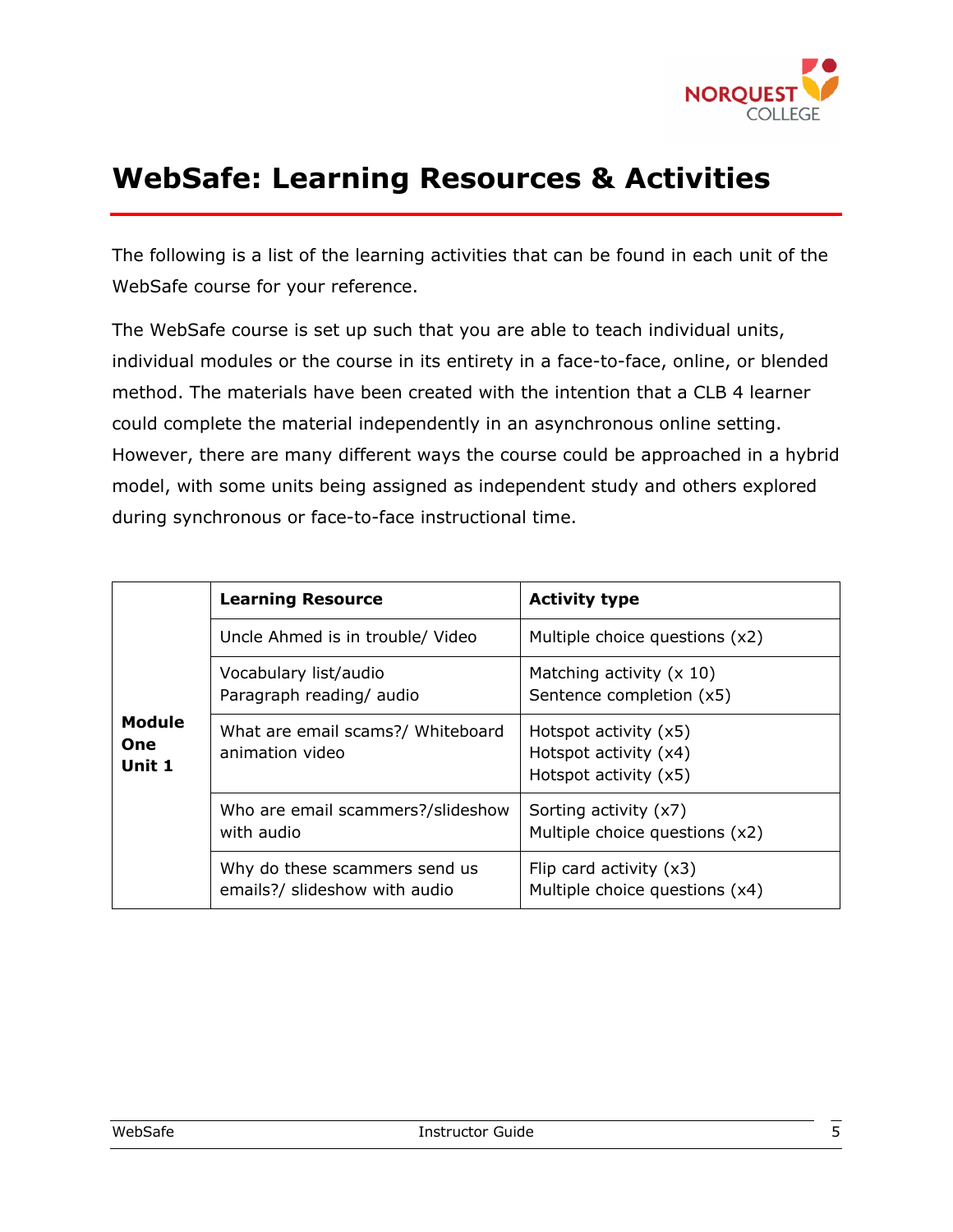

|                                            | What happens when a scammer<br>steals your personal information?/<br>slideshow with audio | Flip card activity $(x6)$<br>Sorting activity (x6)                                                              |
|--------------------------------------------|-------------------------------------------------------------------------------------------|-----------------------------------------------------------------------------------------------------------------|
|                                            | Are email scams common in<br>Canada?/ slideshow with audio                                | Multiple choice questions (x2)                                                                                  |
|                                            | What are some common scams? ?/<br>slideshow with audio                                    | Multiple choice questions (x3)<br>Sorting activity (x14)                                                        |
|                                            | Government of Canada Scam?/<br>slideshow with audio                                       | Multiple choice questions (x5)                                                                                  |
| <b>Module</b><br>One<br>Unit 1<br>(cont'd) | Social media scam/ slideshow with<br>audio                                                | Matching activity (x5)                                                                                          |
|                                            | Netflix account scam / slideshow<br>with audio                                            | Matching activity (x5)                                                                                          |
|                                            | Bank websites & PayPal scams/<br>slideshow with audio                                     | Matching activity (x5)                                                                                          |
|                                            | Job Offer Scam / slideshow with<br>audio                                                  | Multiple choice questions (x2)                                                                                  |
|                                            | Inheritance scams / slideshow with<br>audio                                               | Flip card activity $(x3)$<br>Multiple choice questions (x2)                                                     |
|                                            | Real-life situation: Video                                                                | Multiple choice questions (x2)<br>Hotspot activity (x3)<br>Short answer question + Flip card<br>activity $(x2)$ |
|                                            | Reflection activity/audio                                                                 | Write 3 pieces of advice $+$ Flip card<br>activity                                                              |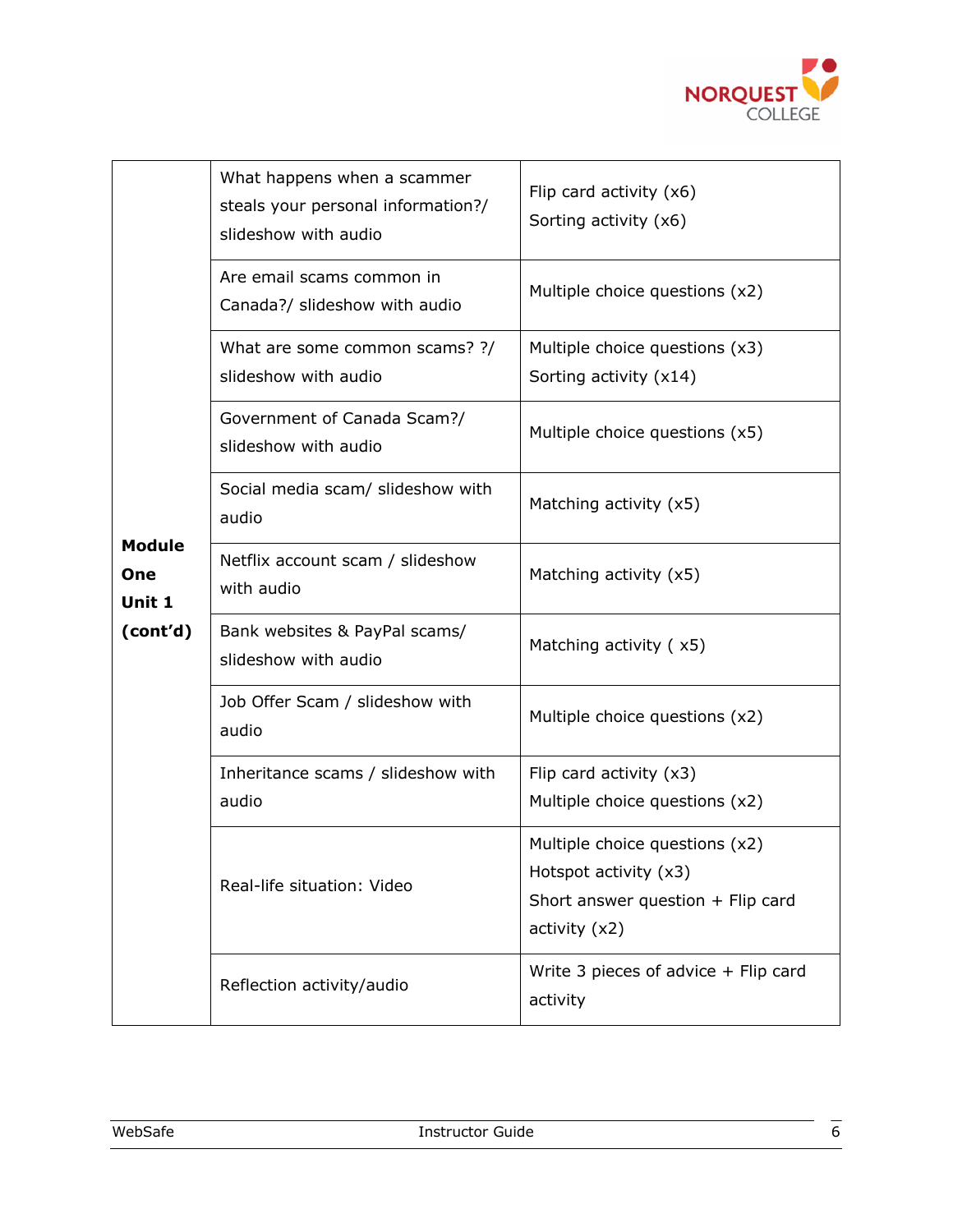

|                   | <b>Learning Resource</b>         | <b>Activity Type</b>      |
|-------------------|----------------------------------|---------------------------|
|                   | What is the best way to help     | Multiple choice (x2)      |
|                   | Uncle Ahmed? / Video             |                           |
|                   | Vocabulary list /audio           | Matching activity (x10)   |
|                   | Paragraph reading / audio        | Sentence completion (x5)  |
|                   | What is phishing? / whiteboard   | Flip card activity (x4)   |
|                   | animation video                  | Multiple choice (x4)      |
|                   |                                  | Sorting activity (x14)    |
|                   | What is a lure? / slideshow with | Flip card activity $(x3)$ |
|                   | audio                            | Multiple choice (x1)      |
|                   | Learn to spot the lure: the      | Sorting activity (x7)     |
|                   | greeting / slide show with audio |                           |
|                   | Learn to spot the lure: the      | Hot spot activity (x4)    |
|                   | language / slide show with audio |                           |
|                   | Learn to spot the lure: the      | N/A                       |
|                   | emotions / slide show with audio |                           |
| <b>Module One</b> | Learn to spot the lure: time     | Hot spot activity $(x3)$  |
| Unit 2            | pressure / slide show with audio |                           |
|                   | Learn to spot the lure: the      | Sorting activity (x10)    |
|                   | sender / slide show with audio   |                           |
|                   | Stay away from attachments! /    | Multiple choice (x1)      |
|                   | slide show with audio            |                           |
|                   | Hovering video + How to hover    | Multiple choice (x3)      |
|                   | over a link / slide show with    |                           |
|                   | audio                            |                           |
|                   | Who is on the other side of an   | Flip card $(x2)$          |
|                   | email / slide show with audio    |                           |
|                   | Real-life situation / Video      | Multiple choice $(x2)$    |
|                   |                                  | Flip card $(x3)$          |
|                   | Reflection / Audio /             | Short answer $(x1)$       |
|                   |                                  | Flip card $(x4)$          |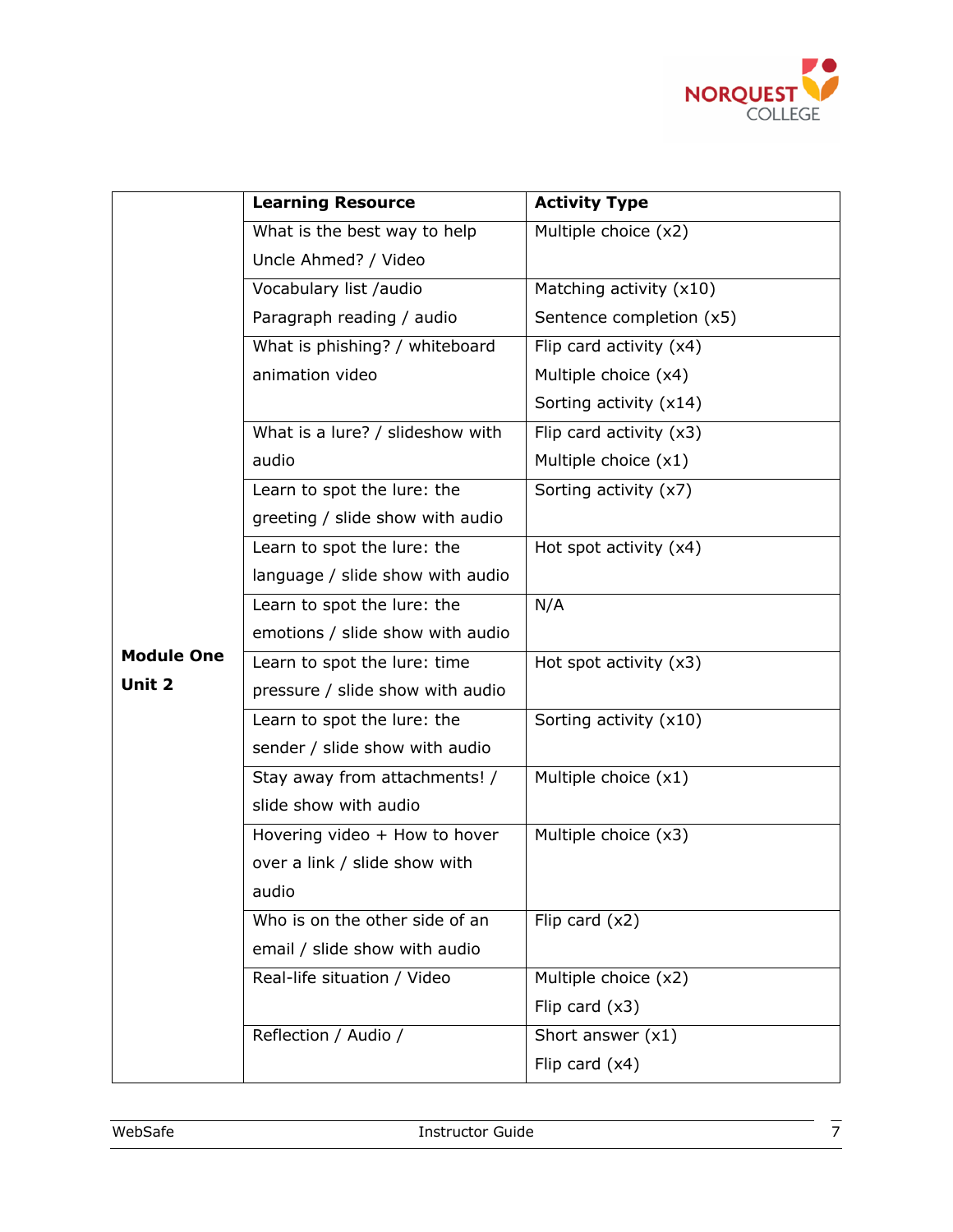

|                             | <b>Learning Resource</b>          | <b>Activity Type</b>                      |  |
|-----------------------------|-----------------------------------|-------------------------------------------|--|
|                             | What is the best way to help      | Short answer (x2) / Flip card activity    |  |
|                             | Uncle Ahmed? / Video              | (x2)                                      |  |
|                             | Vocabulary list / audio           | Matching activity (x10)                   |  |
|                             | Paragraph reading / audio         | Sentence completion (x5)                  |  |
|                             | What is the CRA? / Video          |                                           |  |
|                             | Tax scams in Canada / slide       | Multiple choice (x2)                      |  |
|                             | show with audio                   |                                           |  |
|                             | What happens with the CRA asks    | Hotspot activity (x4) / Hotspot           |  |
|                             | you for information? / slide show | activity (x3) / Hotspot activity          |  |
|                             | with audio                        | (x2)/Hotspot activity (x3)                |  |
|                             |                                   | Multiple choice (x2)                      |  |
|                             |                                   | Matching activity (x3)                    |  |
|                             | How do you spot a CRA scam? /     |                                           |  |
|                             | slide show with audio             |                                           |  |
|                             | Learn to spot the lure: the       |                                           |  |
| <b>Module One</b><br>Unit 3 | emotions / slide show with audio  |                                           |  |
|                             | Immigration scams / slide show    | Multiple choice (x2)                      |  |
|                             | with audio                        |                                           |  |
|                             | What will IRCC never do? / slide  | Sorting activity (x5)                     |  |
|                             | show with audio                   |                                           |  |
|                             | What are some signs that it       | Short answer $(x1)$                       |  |
|                             | might be a scam? / audio          | Flip card activity (x4)                   |  |
|                             | Job scams / slide show with       | Multiple choice (x2)                      |  |
|                             | audio                             |                                           |  |
|                             | How can I avoid being             | Short answer $(x1)$                       |  |
|                             | scammed? / audio                  | Flip card activity (x4)                   |  |
|                             | Real-life situation / Video #1    | Multiple choice (x2)                      |  |
|                             |                                   | Short answer $(x1)$ Flip card $(x2)$      |  |
|                             | Real-life situation / Video #2    | Multiple choice (x3)                      |  |
|                             | Reflection / Video                | Short answer $(x3)$                       |  |
|                             |                                   | Fill in the blank $(x1)$ Flip card $(x3)$ |  |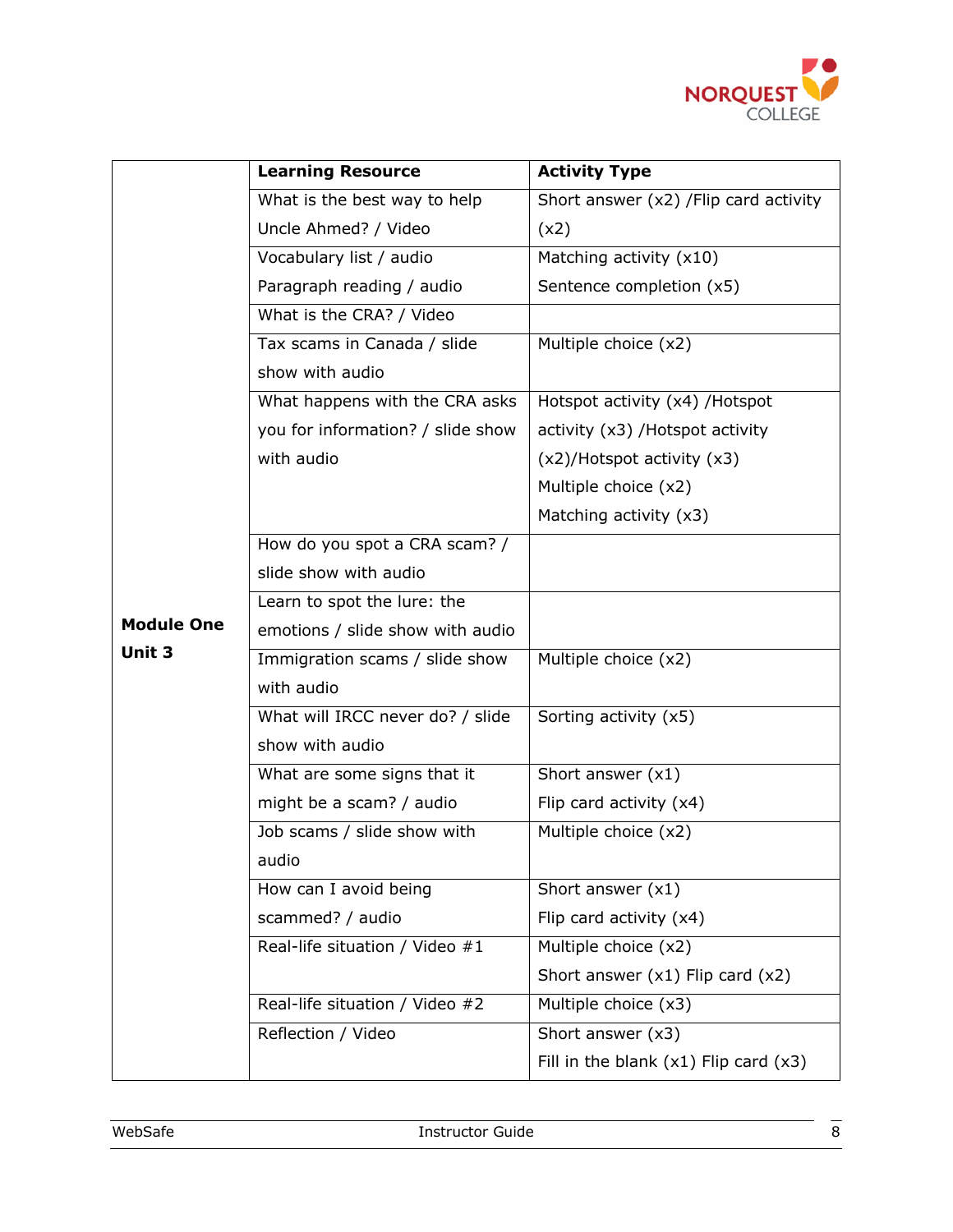

|                   | <b>Learning Resource</b>         | <b>Activity type</b>                    |  |
|-------------------|----------------------------------|-----------------------------------------|--|
|                   | Pedro finds a new job / Video    | Multiple choice questions (x2)          |  |
|                   | Vocabulary list / audio          | Matching activity (x10)                 |  |
|                   | Paragraph reading / audio        | Sentence completion (x5)                |  |
|                   | What is the Canada Revenue       |                                         |  |
|                   | Agency or CRA? / Video & Audio   |                                         |  |
|                   | What are some social media       | Multiple choice (x3)                    |  |
|                   | basics? / white board animation  |                                         |  |
|                   | video                            |                                         |  |
|                   | What is sponsored content on     | Multiple choice (x1)                    |  |
|                   | social media? / slide show       |                                         |  |
|                   | Who are social media             | Multiple choice (x2)                    |  |
|                   | influencers? / slide show        |                                         |  |
|                   | What is clickbait? / slide show  | Flip card activity $(x2)$               |  |
|                   | How can I recognize clickbait? / | Sorting activity (x6)                   |  |
|                   | slide show with audio            |                                         |  |
|                   | How can I see if an identity is  | Multiple choice $(x1)$                  |  |
| <b>Module Two</b> | confirmed on social media        | Sorting activity (x6)                   |  |
| Unit 1            | accounts? / slide show           |                                         |  |
|                   | What are bots on social media? / | Sorting activity (x5)                   |  |
|                   | audio                            |                                         |  |
|                   | What are filter bubbles? / slide | Matching activity (x3)                  |  |
|                   | show with audio                  |                                         |  |
|                   | What do I need to know about     | Multiple choice (x2)                    |  |
|                   | social media and the news? /     |                                         |  |
|                   | White board animation video      |                                         |  |
|                   | What should you do before you    | Sorting activity (x8)                   |  |
|                   | share? / slide show with audio   |                                         |  |
|                   | Real-life situation              | Knowledge check (x3)                    |  |
|                   |                                  | Short answer $(x1)$ +Flip card $(x2)$   |  |
|                   | Reflection / audio               | Short answer $(x2)$ +Flip card activity |  |
|                   | comprehension                    | $(x1)$ + Flip card activity $(x1)$      |  |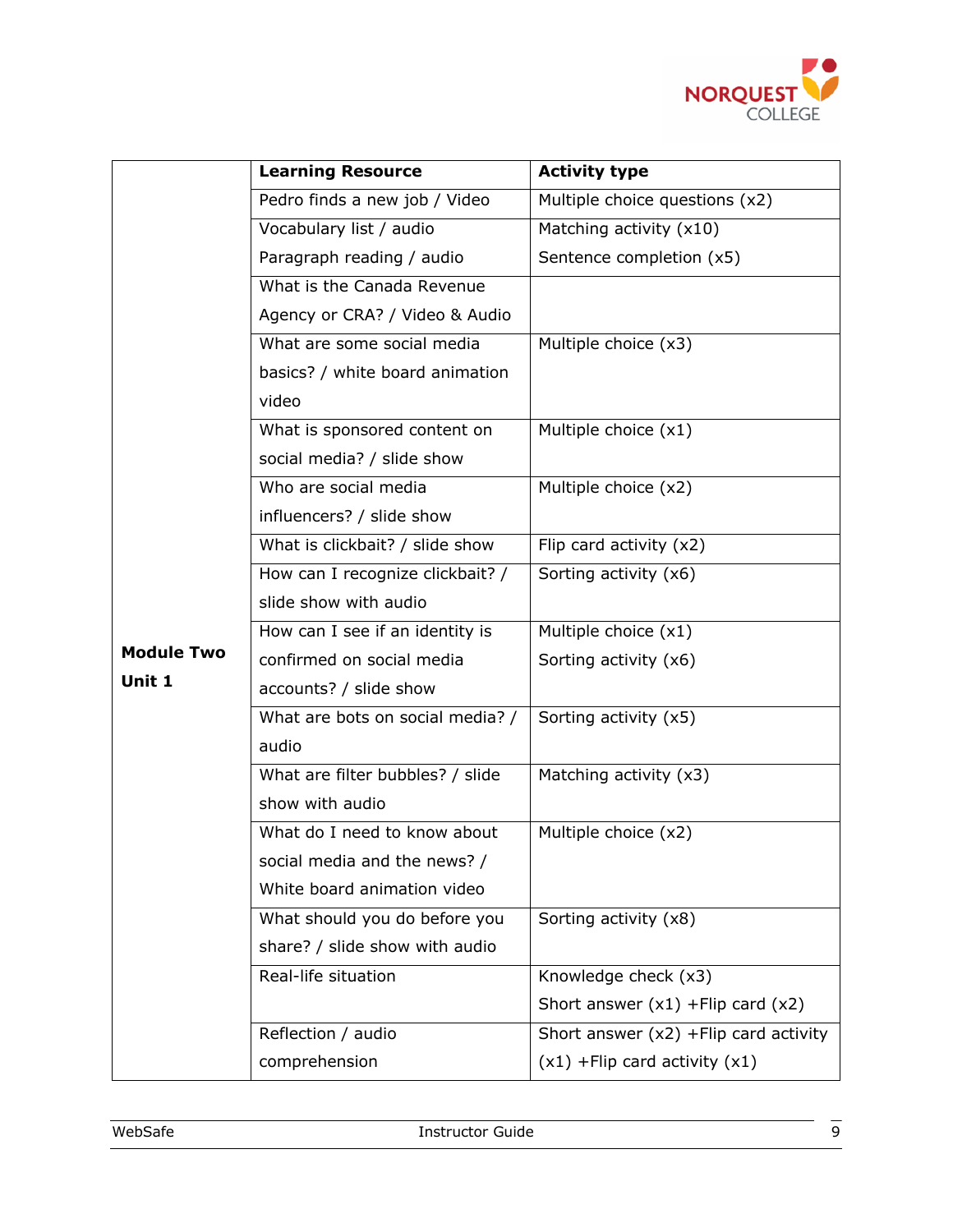

|                   | <b>Learning Resource</b>            | <b>Activity type</b>                     |  |
|-------------------|-------------------------------------|------------------------------------------|--|
|                   | Pedro gets a cheque / Video         | Multiple choice questions (x2)           |  |
|                   | Vocabulary list / audio             | Matching activity (x10)                  |  |
|                   | Paragraph reading / audio           | Sentence completion (x5)                 |  |
|                   | How can you stay safe when you      | Multiple choice $(x2)$                   |  |
|                   | shop online? / Whiteboard           | Sorting activity (x6)                    |  |
|                   | animated video                      |                                          |  |
|                   | What are some tips to buy safely    | Multiple choice (x1)                     |  |
|                   | from a website? / slide show        | Hotspot activity (x4)                    |  |
|                   | with audio                          |                                          |  |
|                   | How do I know if the store          | Sorting activity (x8)                    |  |
|                   | website is safe or risky? / slide   |                                          |  |
|                   | show with audio                     |                                          |  |
|                   | What is an online reseller? / slide | Multiple choice (x2)                     |  |
|                   | show with audio                     |                                          |  |
| <b>Module Two</b> | What should I do if I accidentally  | Multiple choice (x2)                     |  |
| Unit 2            | buy from a scammer? / slide         | Matching activity (x3)                   |  |
|                   | show with audio                     |                                          |  |
|                   | What is an online classified ad?    | Multiple choice (x1)                     |  |
|                   | / slide show with audio             |                                          |  |
|                   | What are some tips to buy and       | Sorting activity (x9)                    |  |
|                   | sell safely in person? / slide      |                                          |  |
|                   | show with audio                     |                                          |  |
|                   | How do I know if the online         | Hotspot activity (x5)                    |  |
|                   | classified ad is safe? /slide show  |                                          |  |
|                   | What are the biggest risks in       | Flip card activity $(x3)$                |  |
|                   | online classified ads? / slide      |                                          |  |
|                   | show with audio                     |                                          |  |
|                   | Real-life situation                 | Multiple choice (x1)                     |  |
|                   |                                     | Short answer $(x1)$ + Flip card $(x2)$   |  |
|                   | Reflection / audio                  | Short answer $(x2)$ + Flip card activity |  |
|                   |                                     | $(x3)$ + Hotspot activity $(x3)$         |  |
|                   | <b>Learning Resource</b>            | <b>Activity type</b>                     |  |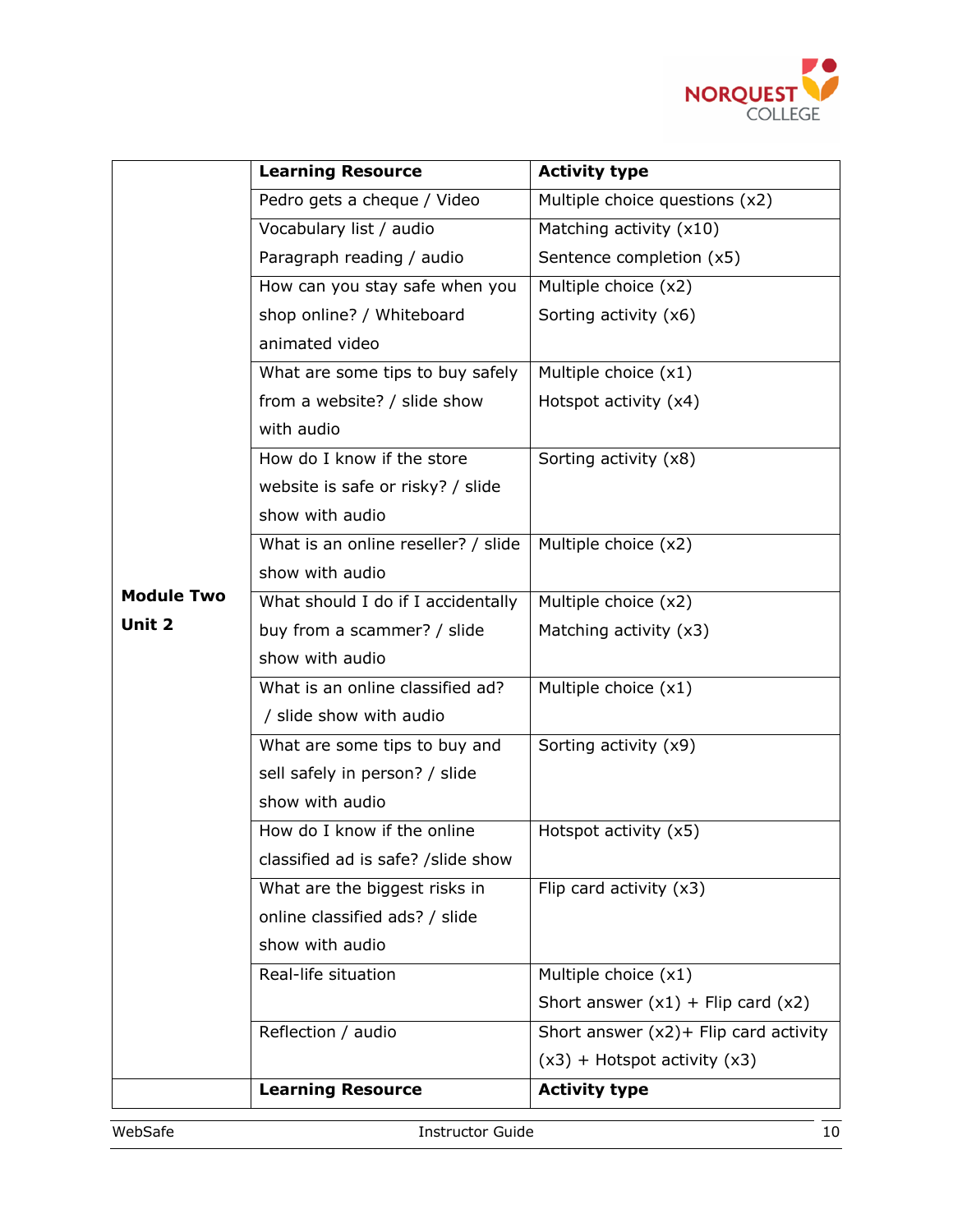

|                   | Pedro stops and checks / Video  | Multiple choice questions (x2) |
|-------------------|---------------------------------|--------------------------------|
|                   | Vocabulary list / audio         | Matching activity (x10)        |
|                   | Paragraph reading/ audio        | Sentence completion (x5)       |
|                   | How does the Canadian Job Bank  | Multiple choice (x3)           |
|                   | work? / white board animation   |                                |
|                   | video                           |                                |
|                   | What information should not be  | Sorting activity (x6)          |
|                   | included in a resume? / slide   | Hotspot activity (x3)          |
|                   | show with audio                 |                                |
|                   | Where can I look to find a job? | Job application video          |
|                   | / slide show with audio         | Multiple choice (x3)           |
|                   |                                 | Matching activity (x4)         |
|                   |                                 | Flip card activity (x4)        |
|                   | What is LinkedIn?               | Matching activity (x3)         |
|                   | / slide show with audio         |                                |
| <b>Module Two</b> | Social media for work           | Sorting activity (x6)          |
|                   | / slide show with audio         |                                |
| Unit 3            | Narrative video (George applies | Multiple choice (x2)           |
|                   | for a job)                      |                                |
|                   | Are there scams on professional | Hotspot activity (x4)          |
|                   | social media websites?          | Supporting documentation (1x)  |
|                   | / slide show with audio         |                                |
|                   | Real-life situation             | Short answer question (1x)     |
|                   |                                 | Hotspot activity (3x)          |
|                   |                                 | Multiple choice (3x)           |
|                   | Reflection / video              | Short answer question (4x)     |
|                   |                                 | Flip card activity (5x)        |
|                   |                                 |                                |
|                   |                                 |                                |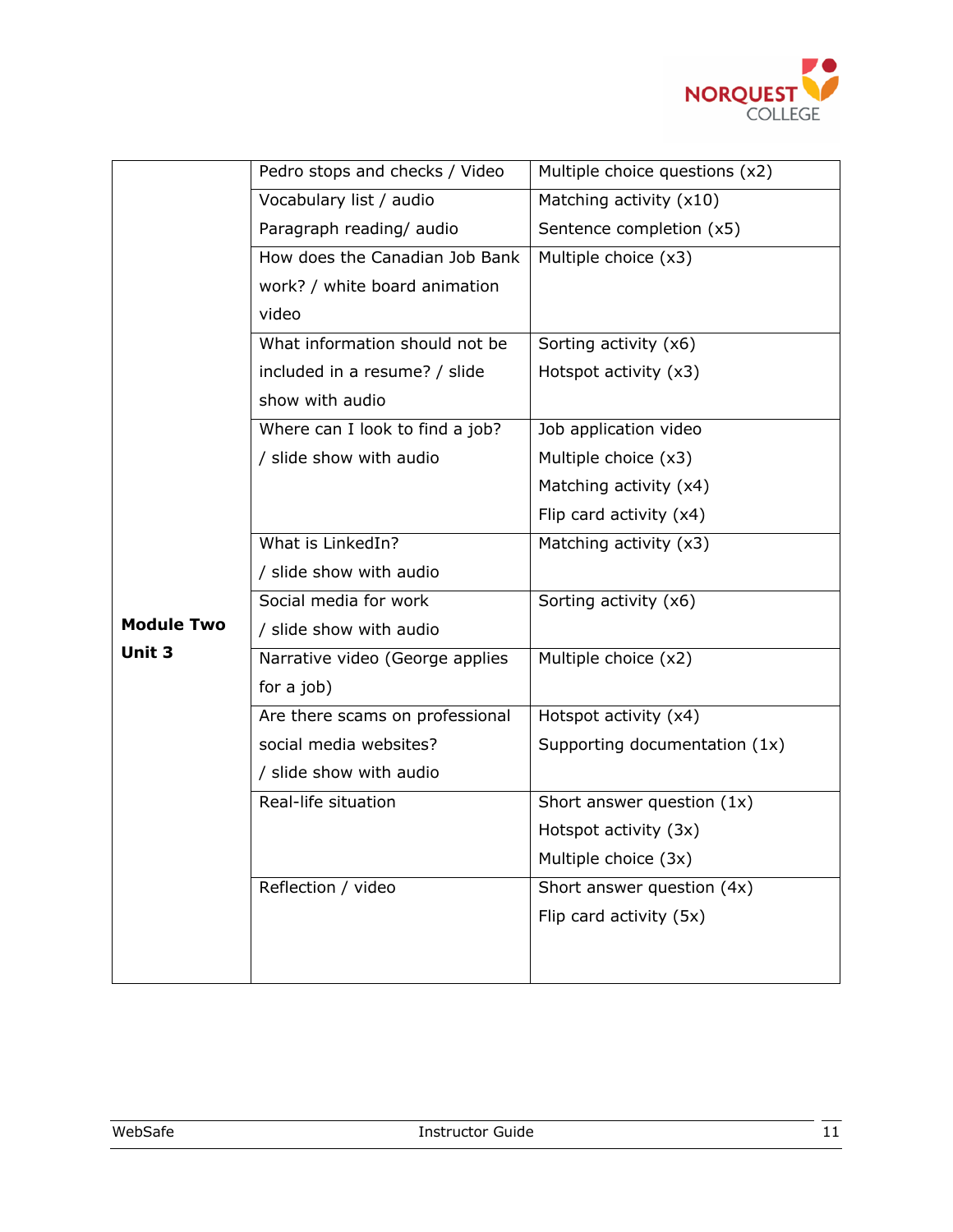

|               | <b>Learning Resource</b>         | <b>Activity type</b>           |  |
|---------------|----------------------------------|--------------------------------|--|
|               | Anson tries his best / Video     | Multiple choice questions (x2) |  |
|               | Vocabulary list / audio          | Matching activity (x10)        |  |
|               | Paragraph reading/ audio         | Sentence completion (x5)       |  |
|               | What are some ways I can stay    | Multiple choice (x2)           |  |
|               | safe on the internet? / white    |                                |  |
|               | board animation video            |                                |  |
|               | Stay safe with bookmarks         | Matching activity (x5)         |  |
|               | / slide show with audio          |                                |  |
|               | How can I help other people stay | Sorting activity (x5)          |  |
|               | safe?                            |                                |  |
|               | / slide show with audio          |                                |  |
| <b>Module</b> | Passwords                        | Listening activity             |  |
| <b>Three</b>  | / slide show with audio          | Government of Canada video     |  |
| Unit 1        |                                  | Sorting activity (x10)         |  |
|               | What is two-step                 | N/A                            |  |
|               | authentication?                  |                                |  |
|               | / slide show with audio          |                                |  |
|               | Do you use                       | Multiple choice $(x1)$         |  |
|               | Public WiFi networks? /          |                                |  |
|               | accordion                        |                                |  |
|               | What is privacy?                 | Multiple choice (x1)           |  |
|               | / slide show with audio          |                                |  |
|               | Reflective audio (x2)            | Multiple choice (x1)           |  |
|               | Real-life situation / video      | Short answer question (2x)     |  |
|               |                                  | Multiple choice (2x)           |  |
|               | Reflection / audio               | Short answer question (3x)     |  |
|               |                                  | Hot spot activity (3x)         |  |
|               |                                  |                                |  |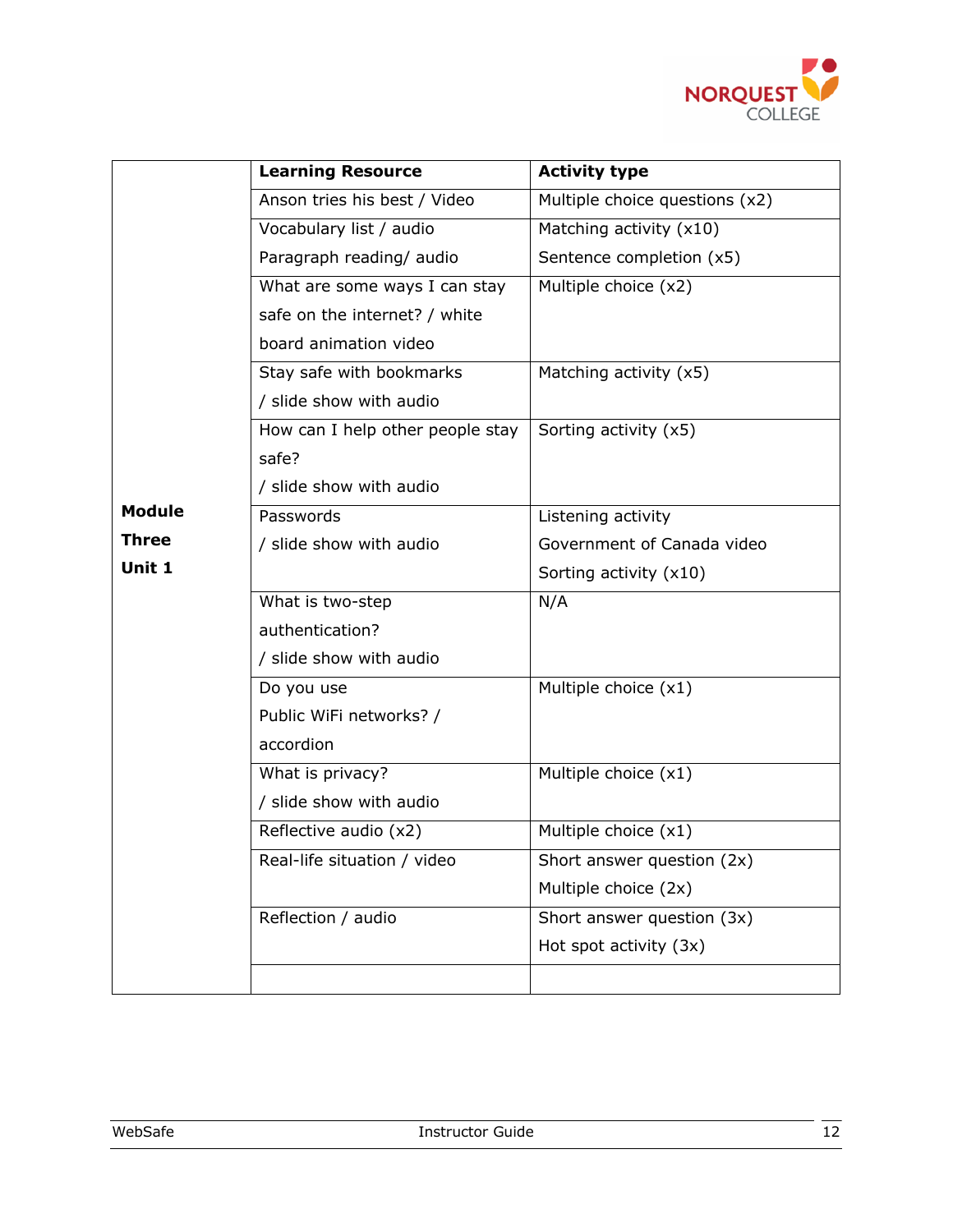

|          | <b>Learning Resource</b>          | <b>Activity type</b>           |  |
|----------|-----------------------------------|--------------------------------|--|
|          | Anson stays safe online / Video   | Multiple choice questions (x2) |  |
|          | Vocabulary list / audio Paragraph | Matching activity (x10)        |  |
|          | reading / audio                   | Sentence completion (x5)       |  |
|          | Who falls for scams?              | Sorting activity (x5)          |  |
|          | / slide show with audio           | Accordion activity (x4)        |  |
|          | What stops people from falling    | Matching activity (x4)         |  |
|          | for scams?                        |                                |  |
|          | / slide show with audio           |                                |  |
|          | Calgary cab driver video          | Short answer questions (x2)    |  |
|          | / narrative video                 | Flip card activity $(x3)$      |  |
|          |                                   | Flip card activity $(x3)$      |  |
|          |                                   | Supplemental news story        |  |
|          | What is a romance scam?           | Hotspot activity $(x3)$        |  |
|          | / slide show with audio           |                                |  |
|          | Watch how a romance scam          | Multiple choice (x2)           |  |
| Module 3 | works                             | Supplementary news video       |  |
| Unit 2   | / narrative video                 |                                |  |
|          | Disinformation on social media    | N/A                            |  |
|          | / slide show with audio           |                                |  |
|          | How can I protect myself from     | Matching activity (x4)         |  |
|          | disinformation?                   | Flip card activity (x4)        |  |
|          | / slide show with audio           | Hotspot activity (x3)          |  |
|          |                                   | Supplementary news article     |  |
|          | Scams and disinformation / slide  | N/A                            |  |
|          | show with audio                   |                                |  |
|          |                                   |                                |  |
|          | Real-life situation / video       | Short answer question (2x)     |  |
|          |                                   | Flip card activity (2x)        |  |
|          |                                   | Flip card activity (3x)        |  |
|          |                                   | Supplementary news video       |  |
|          | Reflection / audio                | Short answer question (2x)     |  |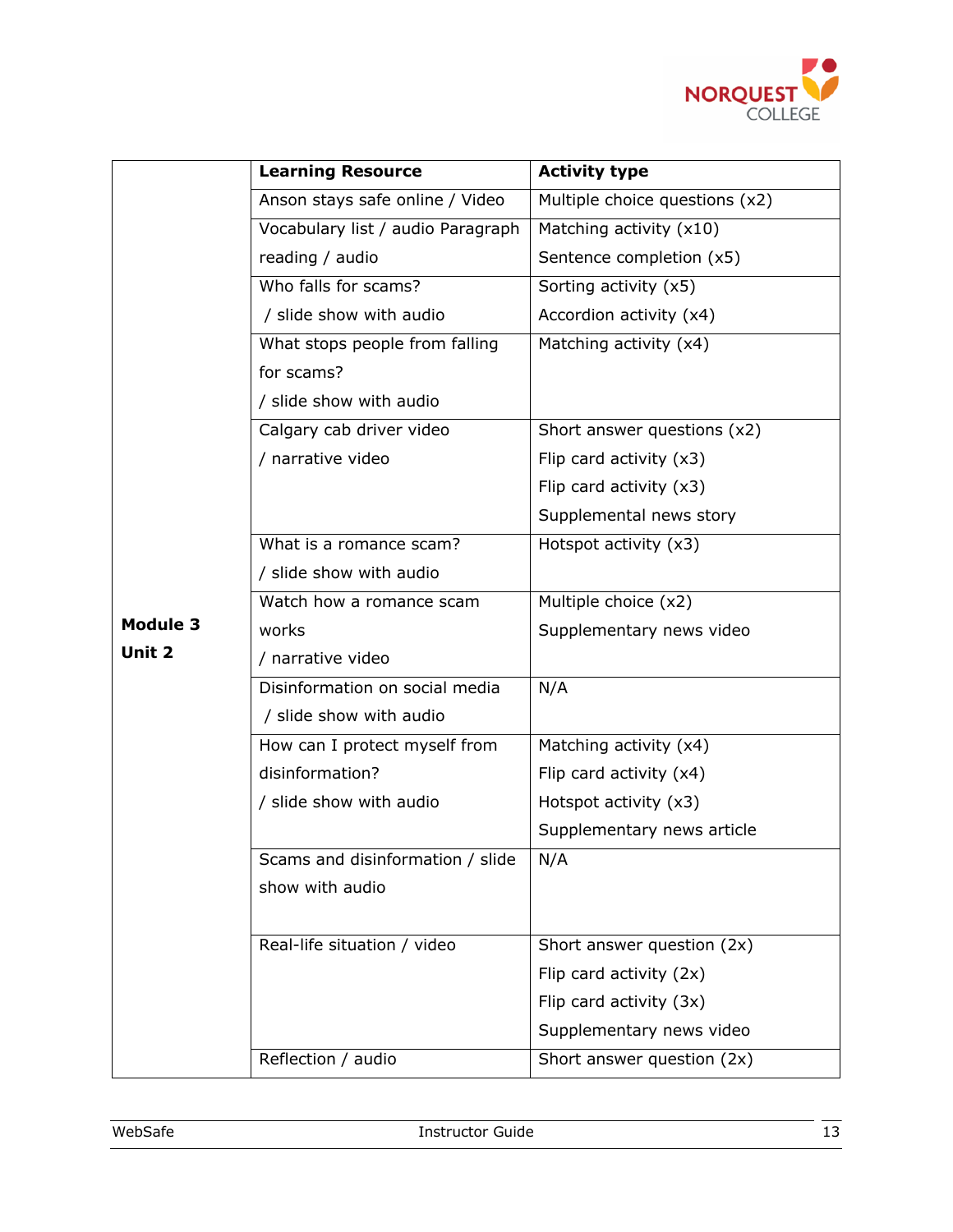

|                 | <b>Learning Resource</b>          | <b>Activity type</b>            |  |
|-----------------|-----------------------------------|---------------------------------|--|
|                 | Anson stops and checks / Video    | Multiple choice questions (x2)  |  |
|                 | Vocabulary list / audio Paragraph | Matching activity (x10)         |  |
|                 | reading / audio                   | Sentence completion (x5)        |  |
|                 | What is the Canada Revenue        | Matching activity (x5)          |  |
|                 | Agency? / slide show with audio   | Supporting Government of Canada |  |
|                 |                                   | video $(x2)$                    |  |
|                 |                                   | Sorting activity (7x)           |  |
|                 |                                   | Multiple choice (2x)            |  |
|                 | Mike and CRA account              | Timeline activity (x5)          |  |
|                 | / Government of Canada video      | Short answer question (x1)      |  |
|                 |                                   | Flip card activity $(x3)$       |  |
|                 | How do I file my taxes?           | Supporting Government of Canada |  |
|                 | / slide show with audio           | video $(2x)$                    |  |
|                 |                                   | Accordion activity (2x)         |  |
| <b>Module 3</b> | Different scams about the CRA     | Supporting Government of Canada |  |
| Unit 3          | / video set                       | videos $(x3)$                   |  |
|                 |                                   | Multiple choice (3x)            |  |
|                 | What should I do if I am the      | Narrative comprehension (x1)    |  |
|                 | victim of a scam? / slide show    | Sorting activity (x8)           |  |
|                 | with audio                        | Short answer $(x1)$             |  |
|                 | What should I do if I get         | Multiple choice $(x1)$          |  |
|                 | scammed? / slide show with        |                                 |  |
|                 | audio                             |                                 |  |
|                 | Roger's mental health / narrative | Accordion activity (x3)         |  |
|                 | video                             | Supplemental video (x1)         |  |
|                 |                                   | Matching activity (x5)          |  |
|                 | Real-life situation / video       | Multiple choice (2x)            |  |
|                 | Reflection / audio                | Short answer question (2x)      |  |
|                 |                                   | Hotspot activity (3x)           |  |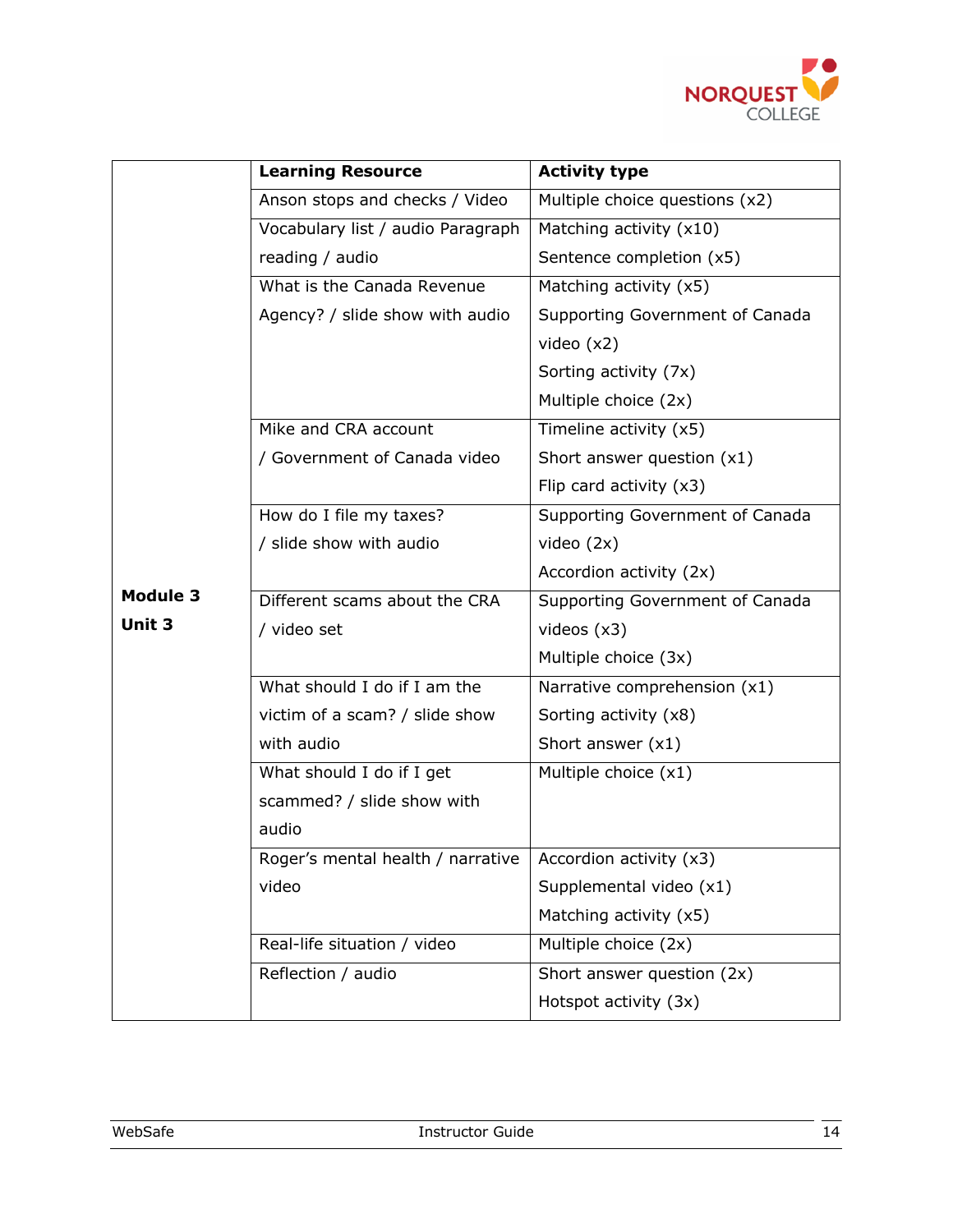

## **Language Extension Activities**

The learning resources and activities provided in the WebSafe course are intended primarily as a settlement resource, providing essential information for responding to digital disinformation. While opportunities to learn new vocabulary and practice listening skills are integral to the resources, there are no explicit language activities. In the accompanying guide, "WebSafe Language Extension Activities" sample extension activities that integrate language teaching and learning into the WebSafe resources are included.

There are nine language extension activities included in the Guide as samples of how the resources can be easily adapted for integration into the language classroom, whether in-person or virtual. The following language extension activities are included:

| <b>CLB</b> | Module/Unit                           | <b>Language Focus</b>   | <b>Skill area</b> |
|------------|---------------------------------------|-------------------------|-------------------|
| Level      |                                       |                         |                   |
| 3          | Module 1 Unit 1                       | Modals/ possibility can | Listening &       |
|            | What happens when a scammer steals    |                         | speaking          |
|            | your private information?             |                         |                   |
| 3          | Module 1 Unit 2                       | Identifies factual      | Listening         |
|            | A real-life situation: An iPhone scam | details & key words     |                   |
| 4          | Module 2 Unit 3                       | Modals/Advice           | Writing           |
|            | Applying for a job through the        |                         |                   |
|            | employer's website                    |                         |                   |
| 4/5        | Module 3 Unit 1                       | Get information from    | Reading           |
|            | How many spam emails do Canadians     | formatted text          |                   |
|            | get?                                  | (graphs)                |                   |
| 4/5        | Module 2 Unit 1                       | Sequence markers        | Writing           |
|            | <b>Fact-checking</b>                  |                         |                   |
| 5          | Module 1 Unit 1                       | Asking and answering    | Speaking &        |
|            | What happens when a scammer steals    | questions               | Listening         |
|            | your private information?             |                         |                   |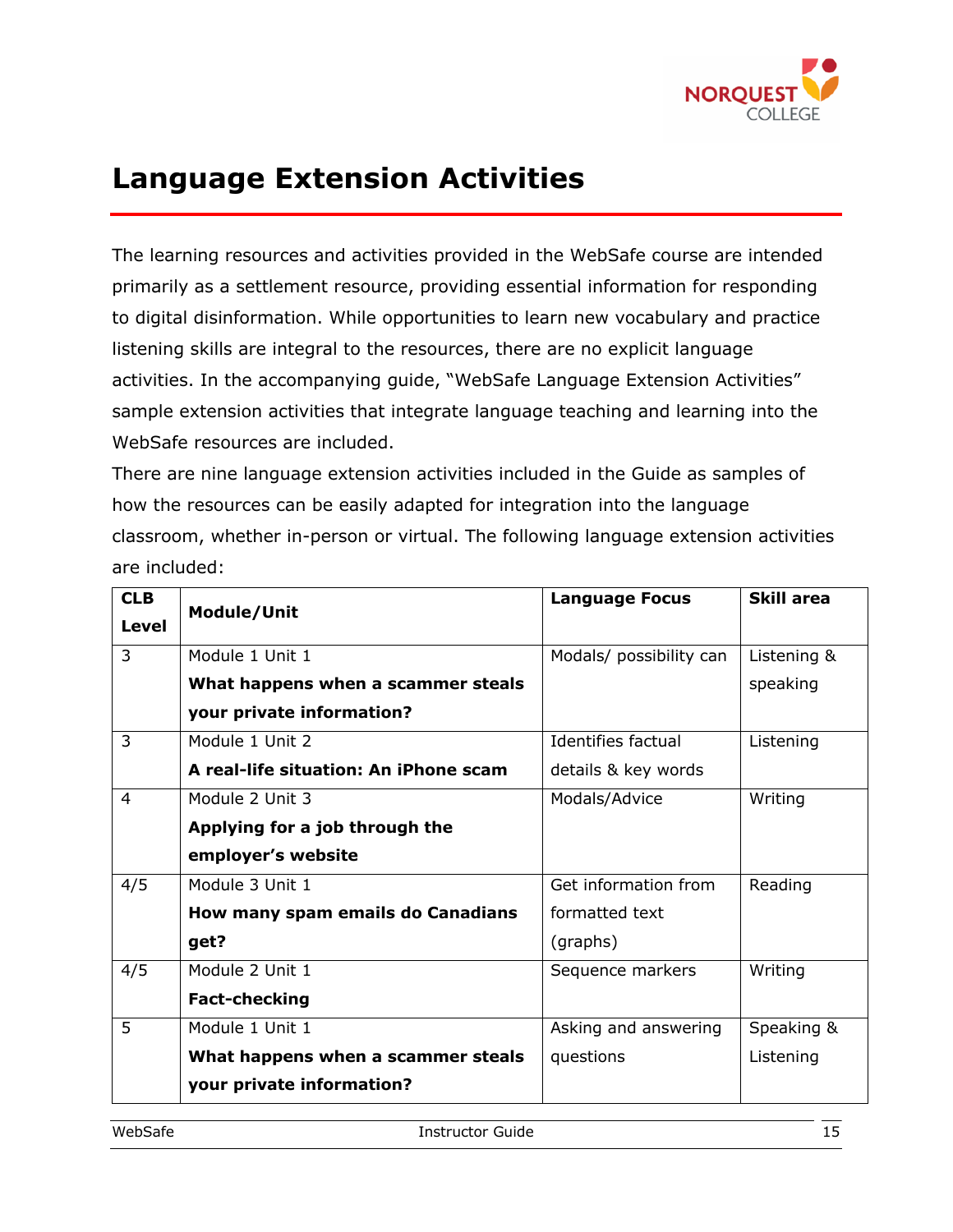

| 5/6 | Module 3 Unit 2                     | Reported speech | Writing     |
|-----|-------------------------------------|-----------------|-------------|
|     | How does a romance scam work?       |                 |             |
|     | Module 2 Unit 2                     | Adjectives      | Listening & |
|     | Don't get duped by these online     |                 | writing     |
|     | shopping scams                      |                 |             |
|     | Module 1 Unit 1                     | Conditionals    | Listening 7 |
|     | A real-life situation: Covid19 scam |                 | Writing     |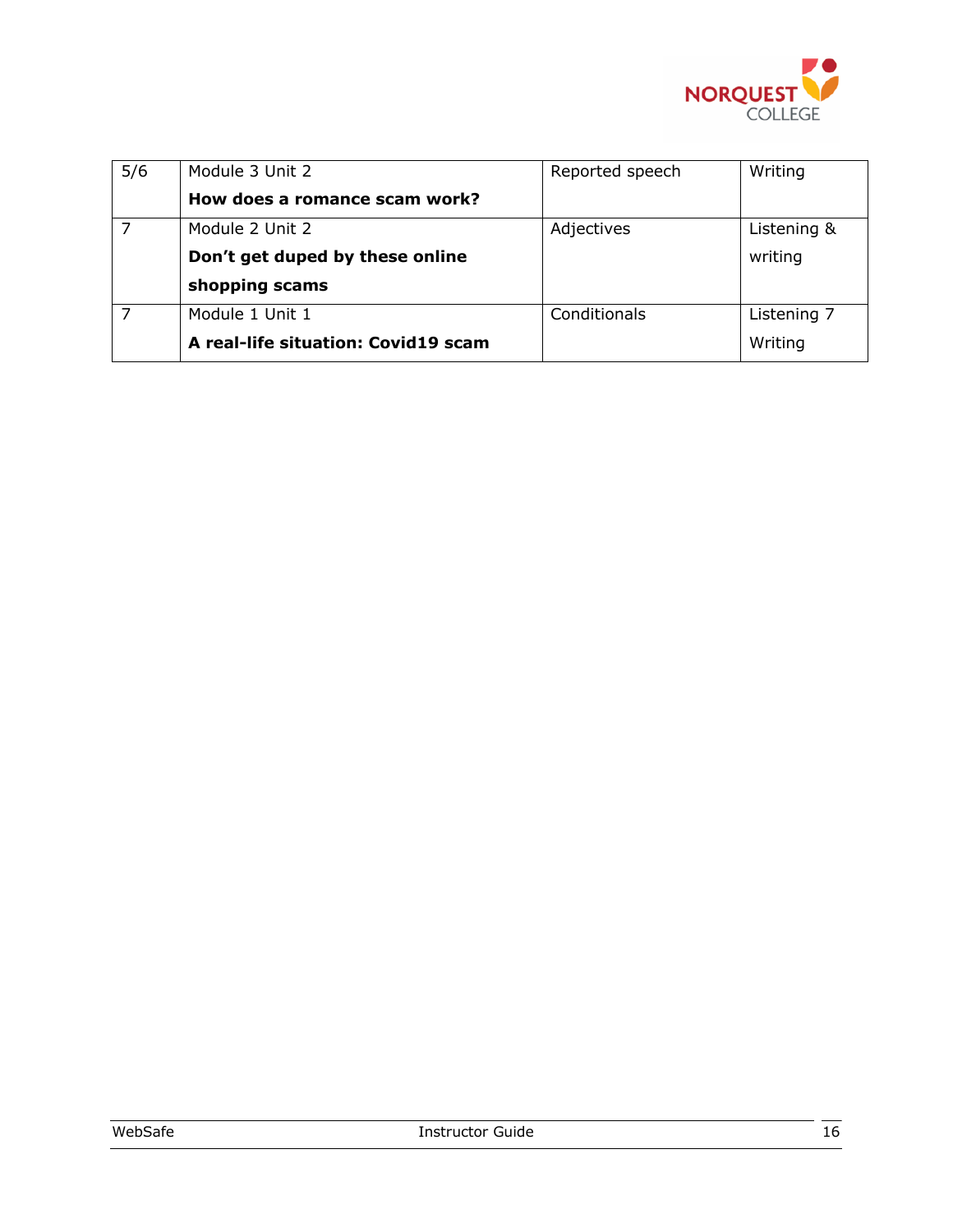## **Glossary (by module & Quizlet sets)**

There is an online glossary to accompany the course. In this glossary, we have included all of the featured vocabulary words from each unit, as well as other words that were considered challenging for the level. The first time a word appears in a module, it is highlighted and linked to the glossary. Additionally, a learner or teacher can access the glossary independently to look up technical or challenging words as they encounter them. The words in the glossary are listed in alphabetical order.

To support teacher planning, we are including in this Guide a list of words that appear in the glossary, organized by module. This will enable teachers to plan for the upcoming units more effectively.

Quizlet sets have been created for all of the terms and can be accessed at: WebSafe Quizlet sets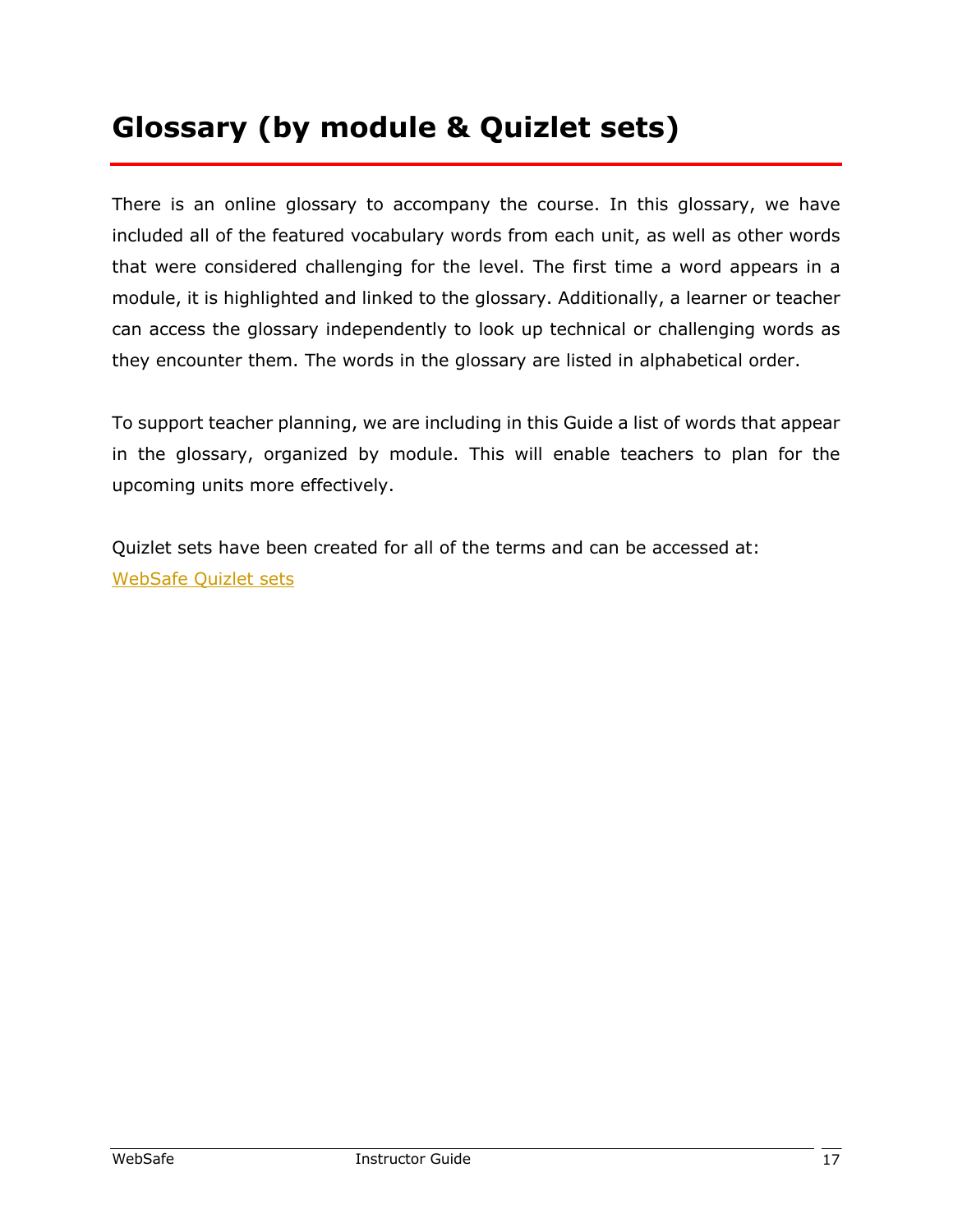

#### **Module One Email Scams- Glossary Items**

| Accidentally                | Interview             |
|-----------------------------|-----------------------|
| Account                     | Junk (email)          |
| Aggressive                  | Legitimate            |
| Anxious                     | Link                  |
| Arrest                      | Login                 |
| Attachment                  | Logo                  |
| Avoid                       | Lure                  |
| Body (of an email)          | Opinion               |
| Canada Revenue Agency (CRA) | Paper clip            |
| Checkout                    | Password              |
| Confirm                     | Personal information  |
| Contact                     | Phishing              |
| Correspondence              | Pressure              |
| Curiosity                   | Pretend               |
| Dangerous                   | Prizes                |
| Delay                       | Protect               |
| Deport                      | Recognize             |
| Deposit                     | Refund                |
| <b>Details</b>              | Resume                |
| Download                    | Rush                  |
| Emoji                       | Scam                  |
| Emotional                   | Scammer               |
| Fake                        | Spot                  |
| Fall for                    | Subject (of an email) |
| Fee                         | Suspicious            |
| Fishy                       | Symbol                |
| Fraud                       | Tax rebate            |
| Government grant            | <b>Taxes</b>          |
| Greeting (of an email)      | Threat                |
| Guarantee                   | <b>Transfer</b>       |
| Hack                        | <b>Trick</b>          |
| Hacker                      | Update                |
| Hover                       | Urgent                |
| Identity theft              | User name             |
| Impersonate                 | Virus                 |
| Inheritance                 |                       |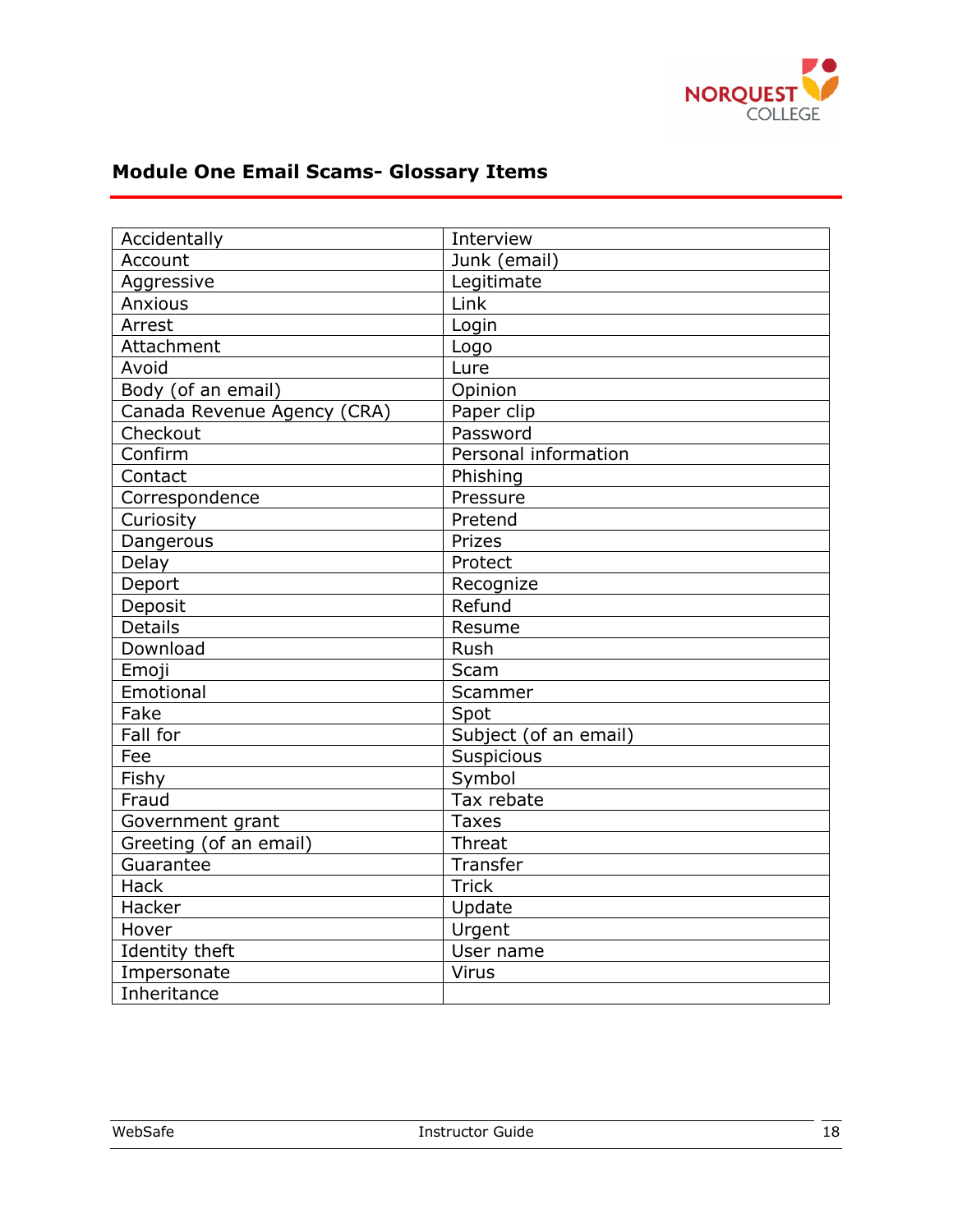

| Advantage        | <b>Reviews</b>    |
|------------------|-------------------|
| Alert            | Risky             |
| <b>Bots</b>      | Search            |
| <b>Browsing</b>  | Search engine     |
| Buyer beware     | Select            |
| Category         | <b>Shares</b>     |
| Classified ads   | Shipping          |
| Clickbait        | Social networking |
| Common           | Sponsored content |
| Confirm          | <b>Track</b>      |
| Connections      | <b>Trust</b>      |
| Content          | Unfortunately     |
| Contract         | Unnecessary       |
| Disadvantage     | Upload            |
| Employer         | <b>URL</b>        |
| Experience       | Word of mouth     |
| Expert           |                   |
| False news       |                   |
| Filter           |                   |
| Filter bubble    |                   |
| Fine print       |                   |
| Follower         |                   |
| Hidden           |                   |
| In demand        |                   |
| Influencer       |                   |
| Inspect          |                   |
| Item             |                   |
| Job board        |                   |
| <b>Malicious</b> |                   |
| Newsfeed         |                   |
| Option           |                   |
| Padlock          |                   |
| Platform         |                   |
| Policy           |                   |
| Post             |                   |
| Preference       |                   |
| Professional     |                   |
| Profile          |                   |
| Public           |                   |
| Rating           |                   |

#### **Module Two Website Disinformation - Glossary Items**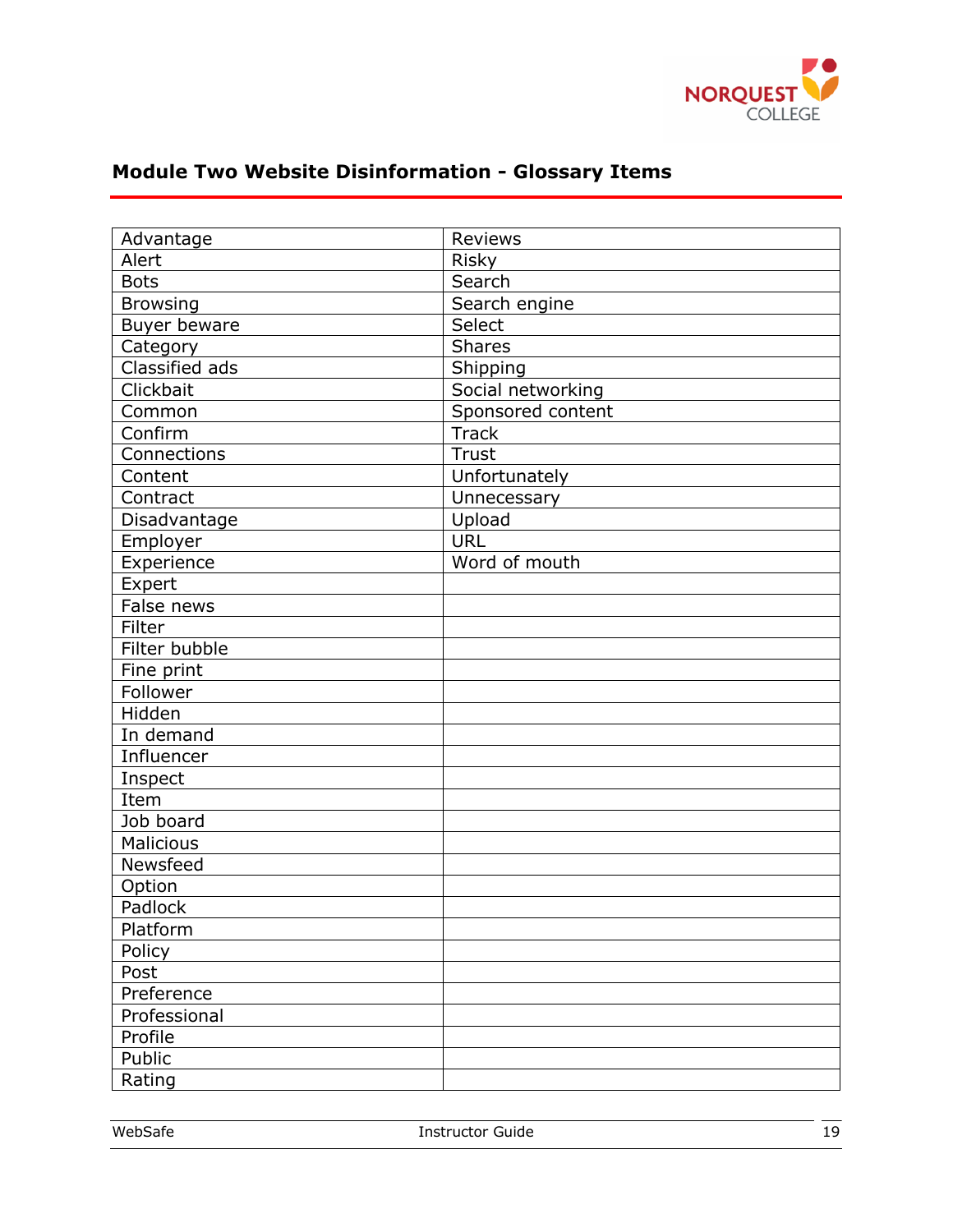

| <b>Address</b>          |  |  |  |  |
|-------------------------|--|--|--|--|
|                         |  |  |  |  |
| Anti-fraud              |  |  |  |  |
| <b>Benefits</b>         |  |  |  |  |
| Blame yourself          |  |  |  |  |
| <b>Bookmark</b>         |  |  |  |  |
| <b>Browser</b>          |  |  |  |  |
| Coach                   |  |  |  |  |
| Collect (taxes)         |  |  |  |  |
| Decline                 |  |  |  |  |
| Delete                  |  |  |  |  |
| Direct deposit          |  |  |  |  |
| Disinformation          |  |  |  |  |
| Double check            |  |  |  |  |
| Engage                  |  |  |  |  |
| Get in touch            |  |  |  |  |
| <b>Browsing History</b> |  |  |  |  |
| Be In control           |  |  |  |  |
| Legal                   |  |  |  |  |
| Maiden name             |  |  |  |  |
| Mental health           |  |  |  |  |
| One-time                |  |  |  |  |
| Phrase                  |  |  |  |  |
| Pop-up message          |  |  |  |  |
| Remote access           |  |  |  |  |
| Report                  |  |  |  |  |
| Romantic                |  |  |  |  |
| Security code           |  |  |  |  |
| Tax refund              |  |  |  |  |
| Tech support            |  |  |  |  |
| <b>Tips</b>             |  |  |  |  |
| To share a story        |  |  |  |  |
| <b>Trust</b>            |  |  |  |  |
| Victim                  |  |  |  |  |
|                         |  |  |  |  |
|                         |  |  |  |  |

#### **Module Three Your digital life – Glossary Items**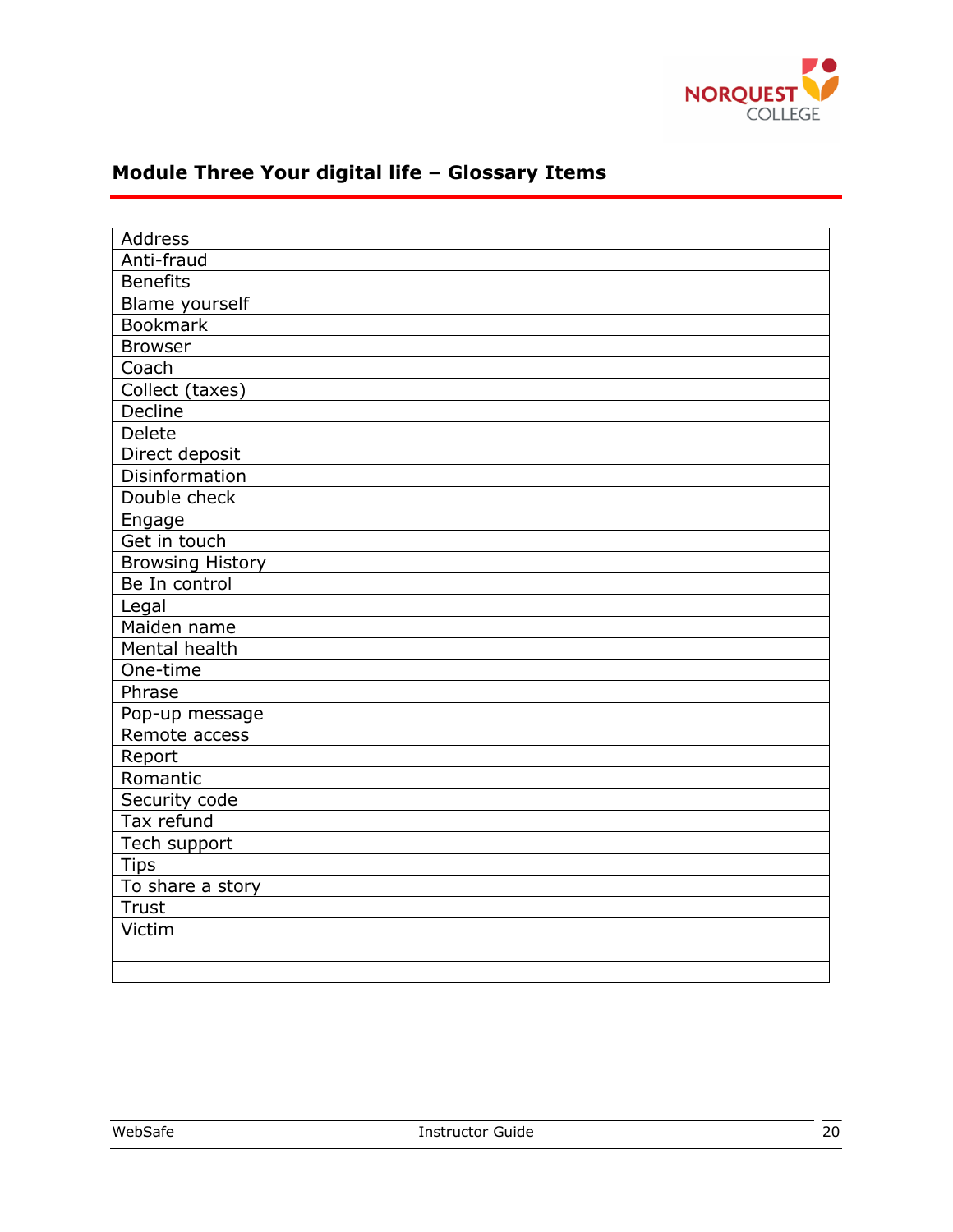

## **YouTube video links**

All of the videos created as part of the WebSafe course are also published on YouTube to enable you to use them with learners with greater flexibility. Note (0101) refers to Module One, Unit One.

WebSafe - Uncle Ahmed is in trouble (01narrative) Alternate title: Impersonation Scam https://youtu.be/u4HfOA7vpI0

WebSafe - Applying for a pandemic benefit (0101scenario) Alternate title: Identity theft scam https://youtu.be/WnbmRsa8xNs

WebSafe - A Brand new phone (0102scenario) Alternate title: Phishing scam https://youtu.be/OJTNLO0x5SY

WebSafe - Welcome money (0103scenario1) Alternate title: Government benefit scam https://youtu.be/bjGslzJRQ3E

WebSafe - Owing money to the Canada Revenue Agency (0103scenario2) Alternate title: Canada Revenue Agency Tax Payment Scam https://youtu.be/FFsHAwBU0zo

WebSafe - Pedro finds a job (02narrative) Alternate title: Fake job scam https://youtu.be/54uk\_lObMYA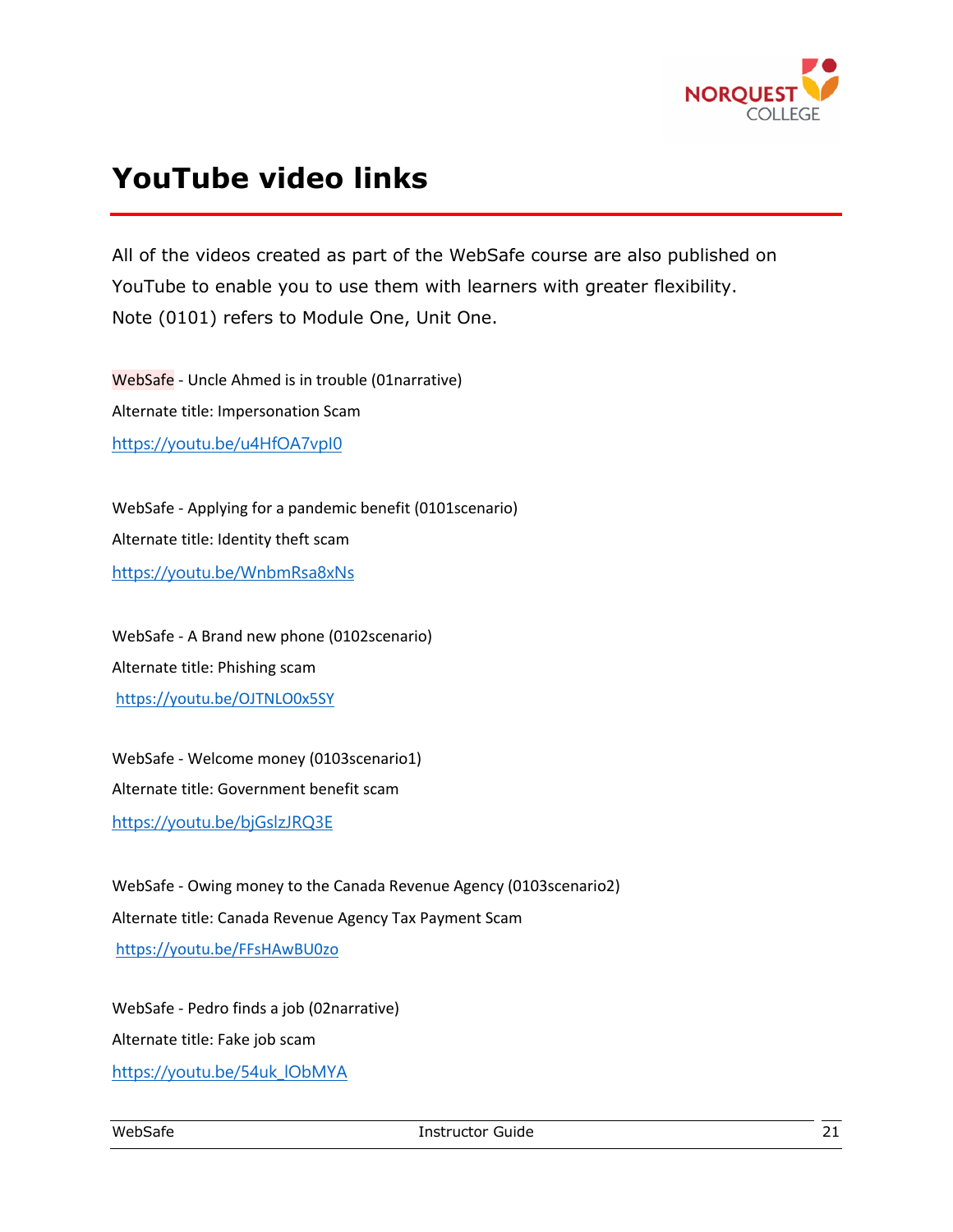

WebSafe - Facebook lottery (0201scenario) Alternate title: Social media lottery scam https://youtu.be/ORX2ibh59Ls

WebSafe - Buying a new dress online (0202scenario) Alternate title: Online shopping scam https://youtu.be/F4kQN6NEYM0

WebSafe - Finding a job in Canada Fake job scam (0203scenario) Alternate title: Identity theft application scam https://youtu.be/xS00tkSrTnw

WebSafe - Anson stays safe (03narrative) Alternate title: Strategies to stay safe online https://youtu.be/cLqIaDeK9gU

WebSafe - Using a trusted website (0301scenario) https://youtu.be/bPCPQtQfSew

WebSafe - Starting a business online (0302scenario) Alternate title: Start your own business scam https://youtu.be/TjPB-IAEf2E

WebSafe - Filing a tax return (0303scenario) https://youtu.be/NNFXgON9pc4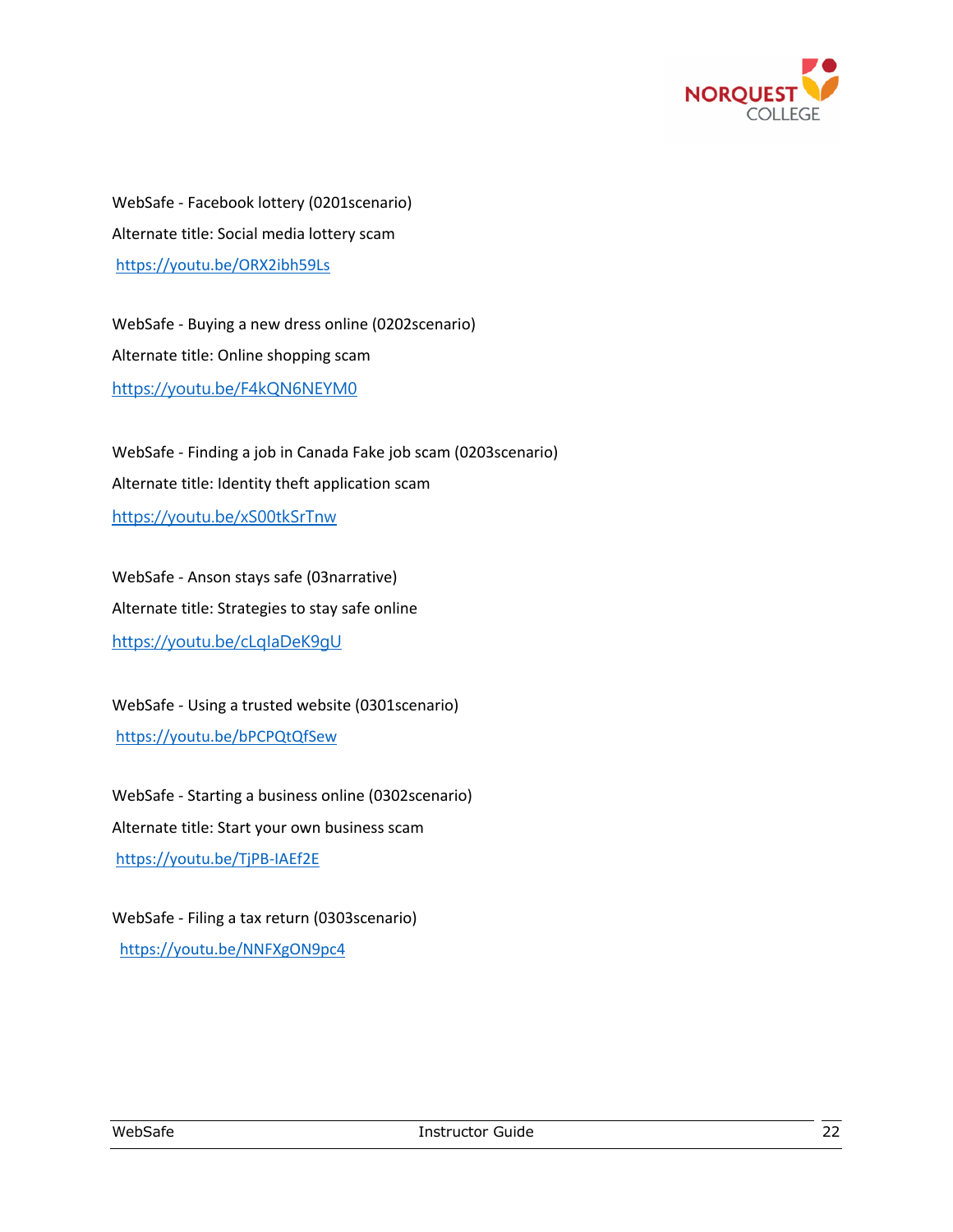

## **Transcripts for all WebSafe videos posted on YouTube**

Please see below all of the transcripts to the videos from the WebSafe course. These are included to enable teachers to analyse language features and plan instruction more easily.

## **Module 1**

#### **Uncle Ahmed is in trouble**

You'll never believe what happened. It was just a few weeks ago. I was out for a walk.

It was a beautiful day in the park. I found a great spot to relax.

I brought my tablet with me so I could read my book. I got a notification on my tablet. It was an email from my Uncle Ahmed.

The email said Uncle Ahmed was in trouble. I got worried.

He was asking for five thousand dollars right away.

Something seemed strange. Why would Uncle Ahmed need so much money? I was feeling very scared for Uncle Ahmed. The email said that his suitcase was stolen.

He had no money and he was stuck in Vancouver. Uncle Ahmed said he didn't have a place to stay.

He said he would pay me back. I didn't know Uncle Ahmed was going to Vancouver.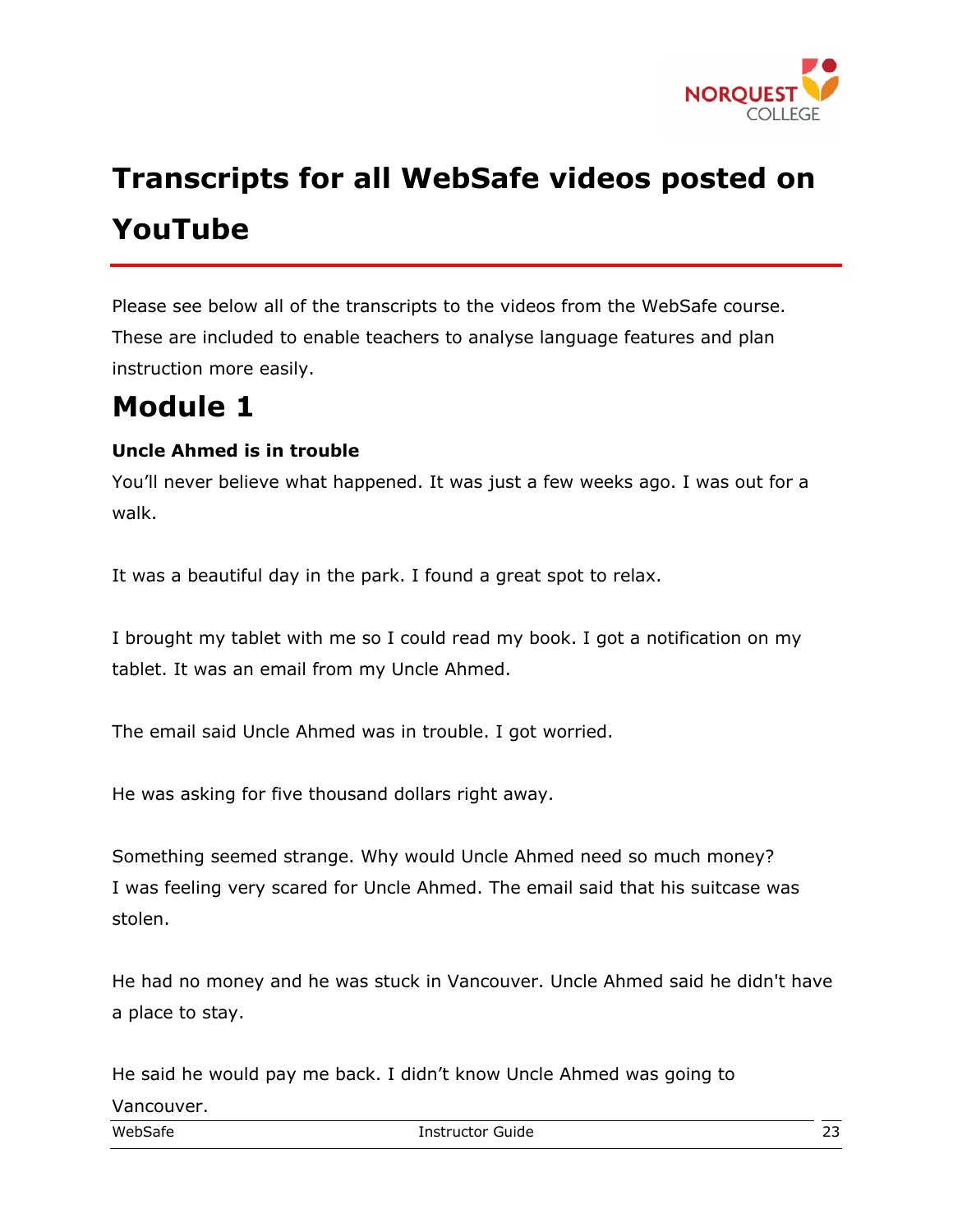

I thought he had a shift at the hospital that morning. Something seemed strange to me.

While I was reading the first email, I got a second email from Uncle Ahmed. This one looked fishy. It had a link for an E-Transfer right in the email.

I decided to STOP AND CHECK.

I checked the email address. It was from Uncle Ahmed. His email address is Ahmed Mohsen at gmail dot com.

I decided to STOP AND THINK.

Why would he include an ETransfer link with his email? That's when I knew something was fishy. I called Uncle Ahmed.

He told me that someone hacked into his email account. That explained everything! I was so happy to hear that Ahmed was safe.

But, I almost got tricked by a scammer! I'm glad I decided to stop and think.

If I would have sent that five thousand dollars, I would have been the victim of a scam.

#### **Unit 1**

#### **Real-Life Situation**

I have two places I call home. The first place is where I was born. That is my home country and it will always be my first home. My second home is in Canada. It is where my family lives now.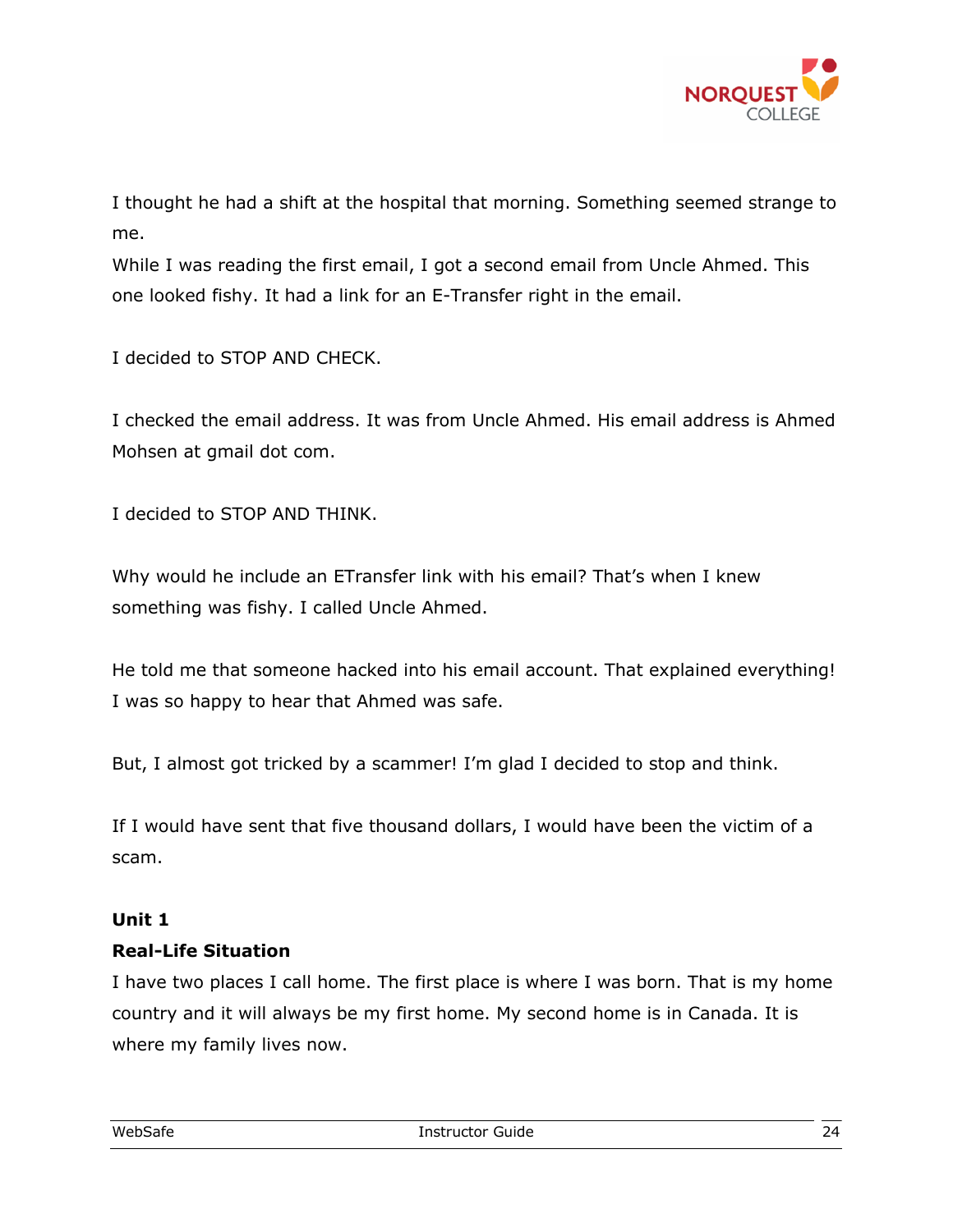

I love to visit my home country whenever I can. The samosas there are the best! I love to visit my friends especially when it's winter in Canada and warm there!

When I came back from my last trip, I had a hard time coming back to my job. Because of the pandemic, there were not many shifts available.

I talked to someone in human resources at the company. They said I should apply for the special emergency payments for people who had lost their jobs because of the pandemic.

I found the Service Canada website and applied online. It was easy. I had to enter some personal information. They told me I would hear back in about a week.

About four weeks later, my phone buzzed. It was from Service Canada. It said "A payment has been issued to help citizens and our economy fight against the pandemic."

There was a link inside of the email. I clicked it and it took me to my banking website. But wait. This doesn't look like my online bank! They're asking for more information! They're asking me for my SIN number. They're asking for my permanent resident card number.

So what did I do? I decided to stop. I thought about this. Hmm. I decided to go to the Service Canada website and see if I could learn more.

The Service Canada website said it will never ask me to submit my personal information from an email. That made me think – That email was a scam! I'm so happy I didn't make a mistake!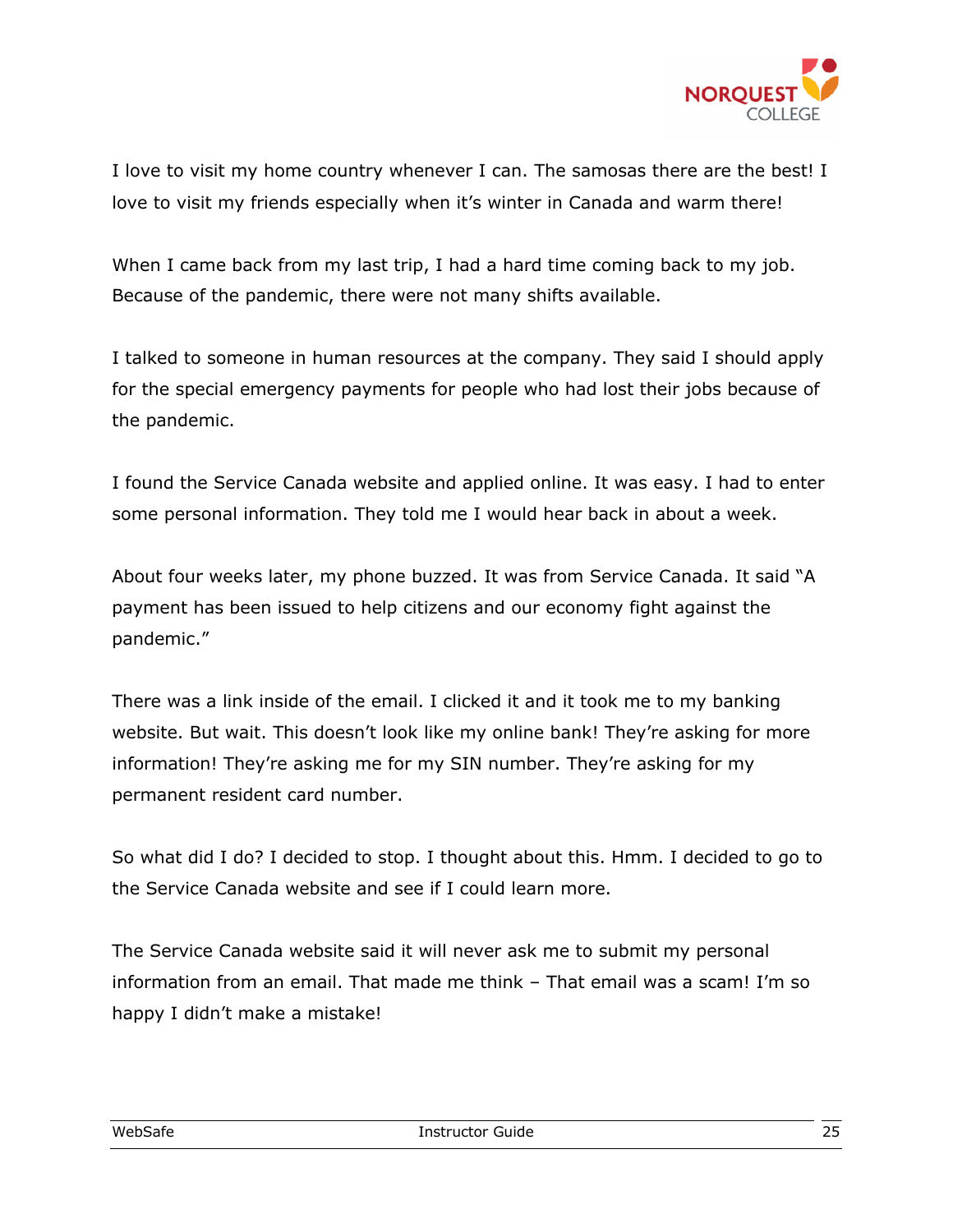

#### **Unit 2**

#### **Real-Life Situation**

A few weeks ago, I got a text message on my phone. The message said that I could get a brand-new iPhone for \$75.

I really need a new phone but they are so expensive. The camera is so much better on the newer phones as well.

I clicked on the link. It took me to a website. I was so excited. The brand new Iphone. Only \$75.

I was so happy thinking about getting a new iPhone. It's so much better than my old phone. I clicked on the BUY NOW button.

The website asked me for my credit card information. I entered the numbers from my card that they asked for.

The \$75 was charged to my credit card immediately, but the phone never arrived.

The credit card company called to ask about this charge. That's how I found out it was a scam. The credit card company was helpful. They gave me back my \$75.

I had to get a new credit card and a new credit card number. It was a big hassle! It took a long time to get everything fixed.

I learned my lesson. I will stop and think next time! If it sounds too good to be true, it probably is!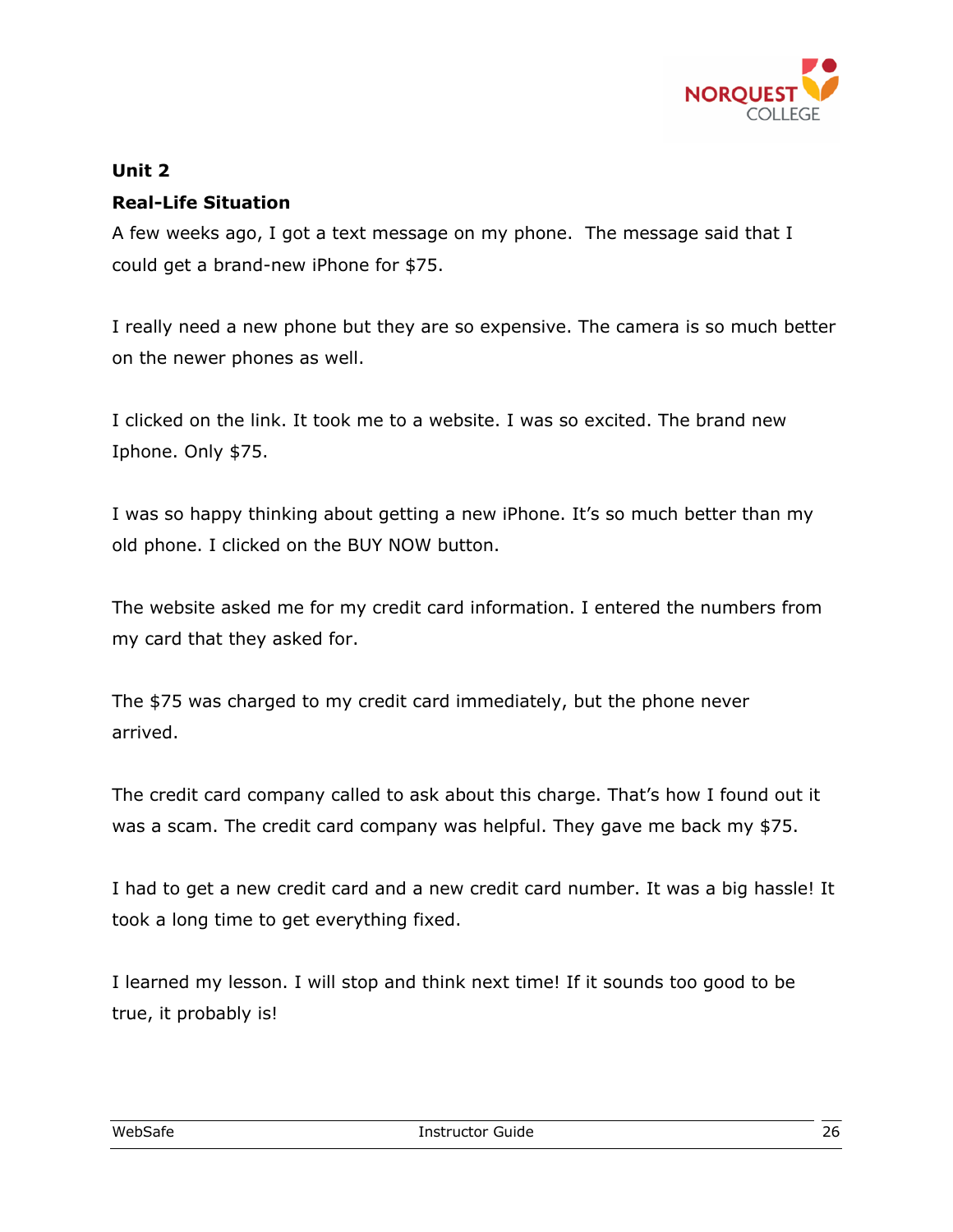

#### **Unit 3 Real-Life Situation #1**

I just came to Canada. My phone rang. It was an unknown number. I picked it up. The person on the phone was very friendly. They asked "Did you just arrive to Canada?"

I said, "Yes!" The person said, "Good. I don't know if you know this, but you can get welcome money. Are you interested?" I said, "Yes, of course."

The person on the phone said it would be \$2000. Wow! That was great news!

The person said I had to fill out a form and then I would get the money. They were going to send a link to the form as a text message.

I got the text right after I hung up the phone. I just needed to fill out the information and the money would go directly to my account.

Before I could click on the link, my friend called me. I told her all about the welcome money.

She told me "Don't click on the link. Don't talk to that person again. It is a scam." I'm so glad that my friend called me and I didn't get tricked.

#### **Unit 3 Real-Life Situation #2**

I was out for a walk in the park. It was a beautiful day. My phone rang. I picked it up. A person on the other side said they were calling from the CRA.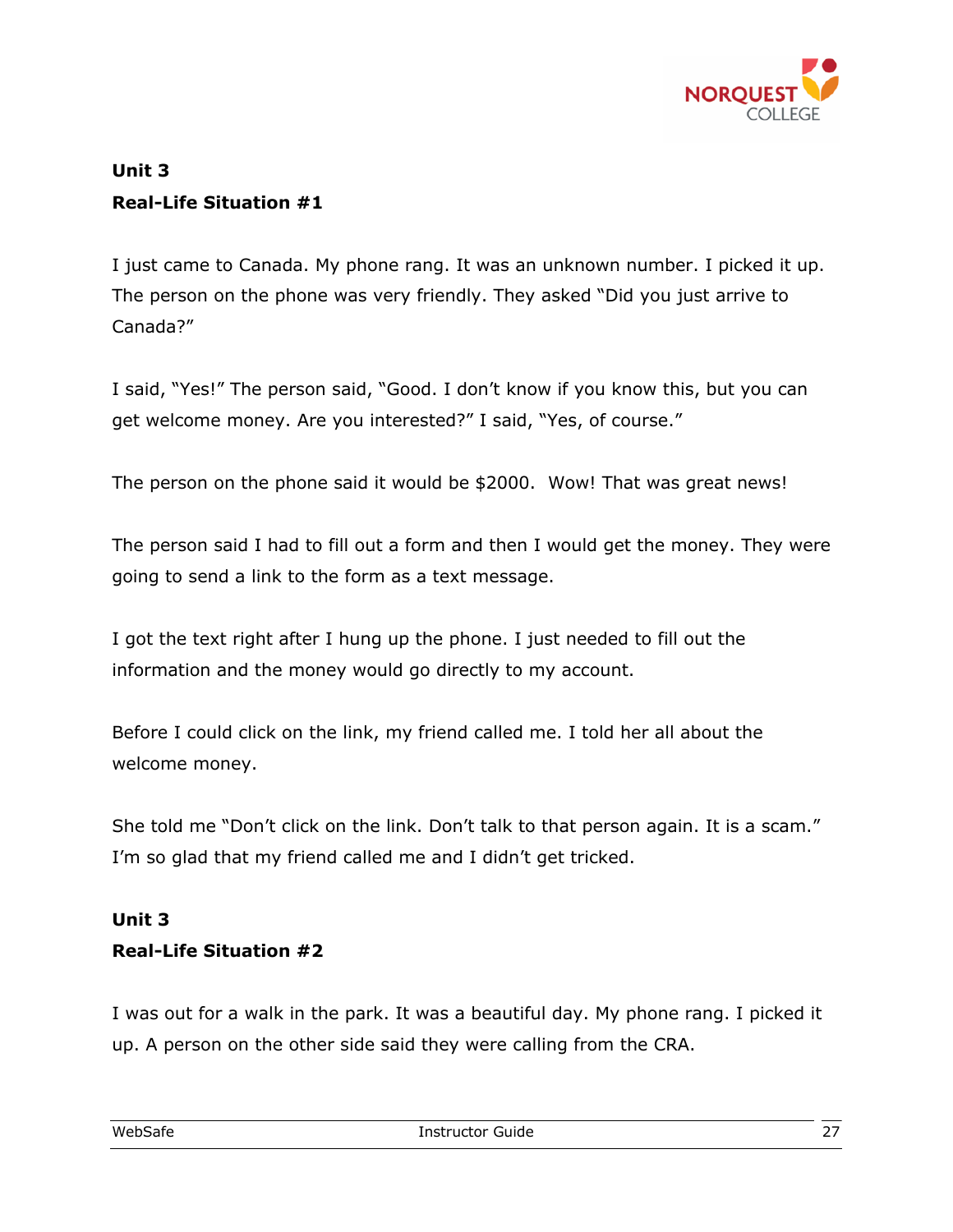

They said that I owed a lot of money. They said that if I didn't pay the CRA would take action. I got so scared.

They said that I needed to give them my credit card information at that moment. If not, I could go to jail.

I gave them my credit card number and all the other numbers on the card. I should NOT have done that.

That night, I couldn't sleep. I was so stressed. No one had ever called me like that. I was scared someone would come to arrest me.

The next day, I talked to my sister. She told me that it was a scam. She helped me to calm down. I am very lucky that I had someone I could call.

After I talked to my sister, I called the bank. They were helpful. I am working with the bank to find a good solution.

Being a victim of a scam is scary, but in the end I was OK.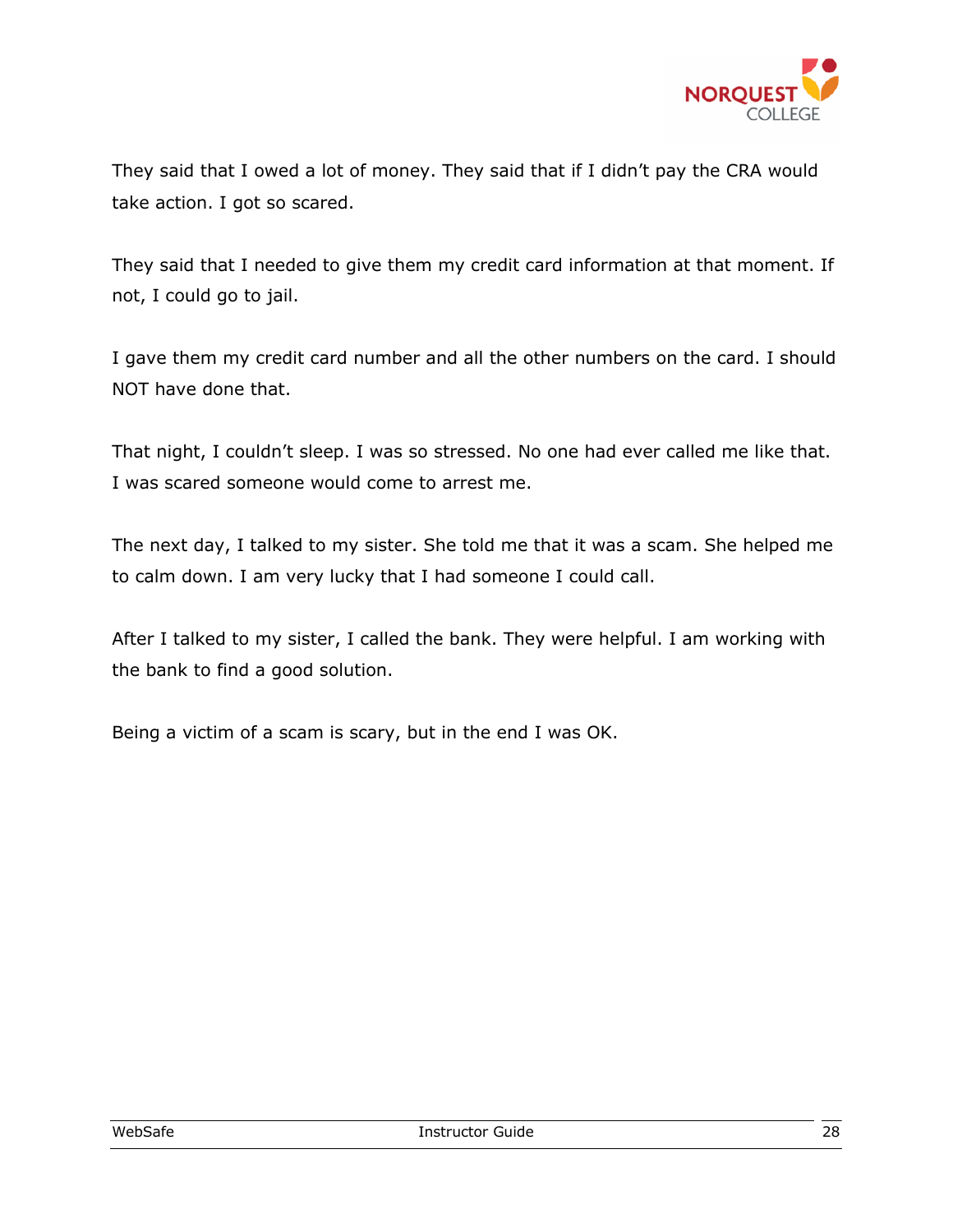

## **Module 2**

#### **Pedro finds a job**

It's so hard to find a job these days. I was looking for weeks. I applied to so many places. It seemed like no one was hiring.

Last week, something amazing happened. I got a message from someone I never met before on Facebook. They were looking to hire a mystery shopper.

A mystery shopper is someone who gives reviews of stores. They offered me the job right away.

I said, yes. I would love to be a mystery shopper. What a coincidence! I didn't even have to apply for the job.

The person asked me to send my address. They said they will send me a cheque in the mail. They wanted me to deposit the cheque and buy some office supplies.

I said, no problem. I was so excited about the new job.

I told my friend Lorena about my new job! She seemed nervous. She said that it was strange that I didn't have to apply for the job. She heard about people getting scammed with fake job offers.

I said you worry too much. This is great news! You need to look on the bright side.

I got a cheque in the mail from my new mystery shopper job. They were sending me money to buy office supplies.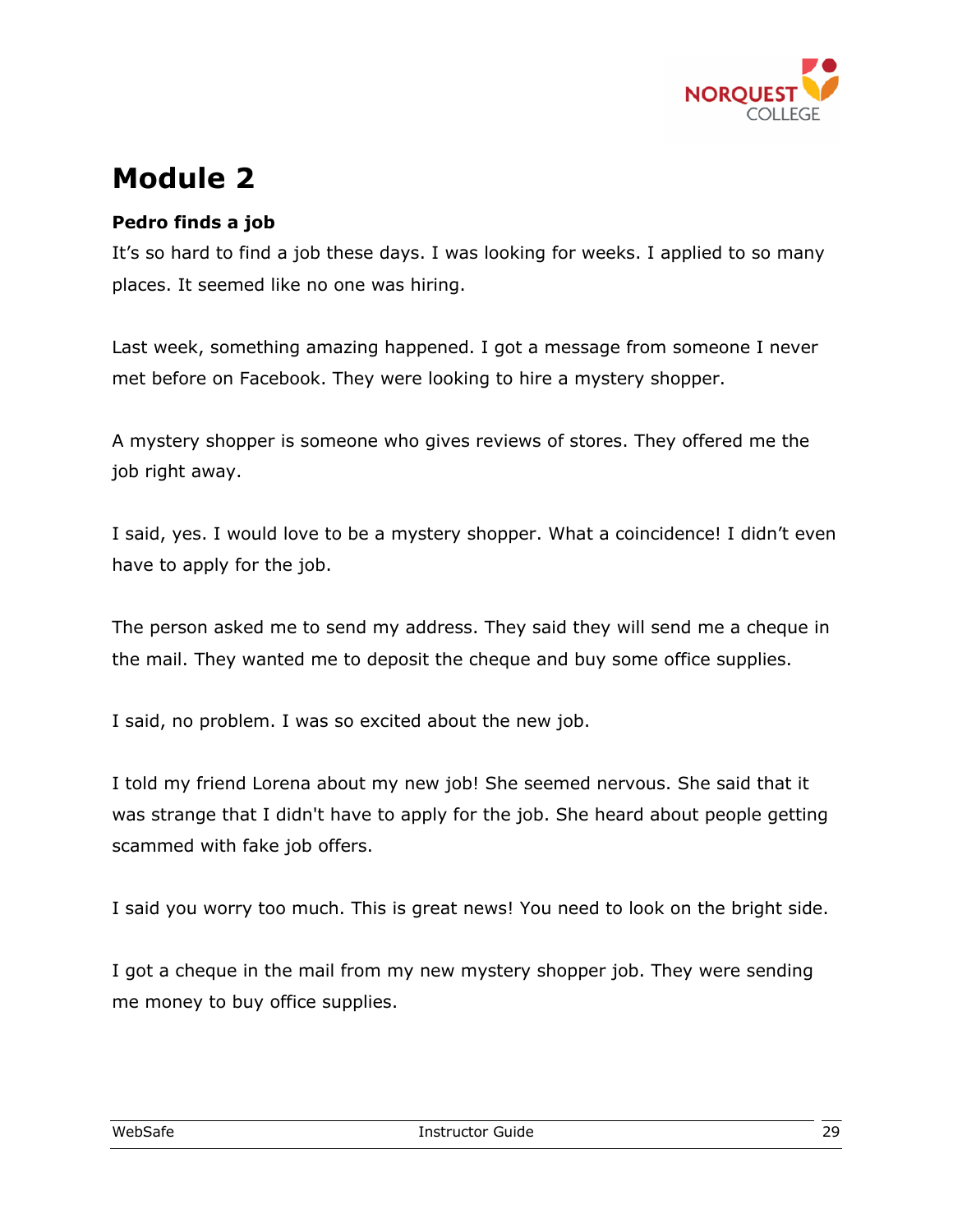

My boss texted me to see the cheque arrived safely. My boss also sent a list of instructions. First, I had to go to the bank and deposit the cheque. I put the money in my account. It was easy.

I was feeling great. I have a new job. I was making good money. What more could I ask for? It felt too good to be true!

My boss sent me more instructions. I had to go to the electronics store. My boss asked me to buy a printer and spend the rest of the money on gift cards.

I said, "What do you need the gift cards for? He said, "Send the gift card numbers over after you buy them."

I saw my friend Lorena at the store. What a nice surprise! I told Lorena that I was working. I was buying a printer and gift cards for my mystery shopper job.

Lorena said, "Why do you need to buy gift cards?"

I said, "I got the instructions from my boss. I got a cheque from the company, I deposited it, and now supposed to buy a printer and gift cards. My boss asked me to send the gift card numbers to them."

Lorena said, "I think you should call your bank. I heard about this kind of thing on the news. Scammers send people a fake cheque and ask them to buy gift cards. The victims end up using their own money. It's a big problem."

I said, "Really? I don't think I'd fall for something like that. The cheque looked real to me."

Lorena said, "I think it's a good idea to stop and check. It will only take a minute to call the bank and ask them."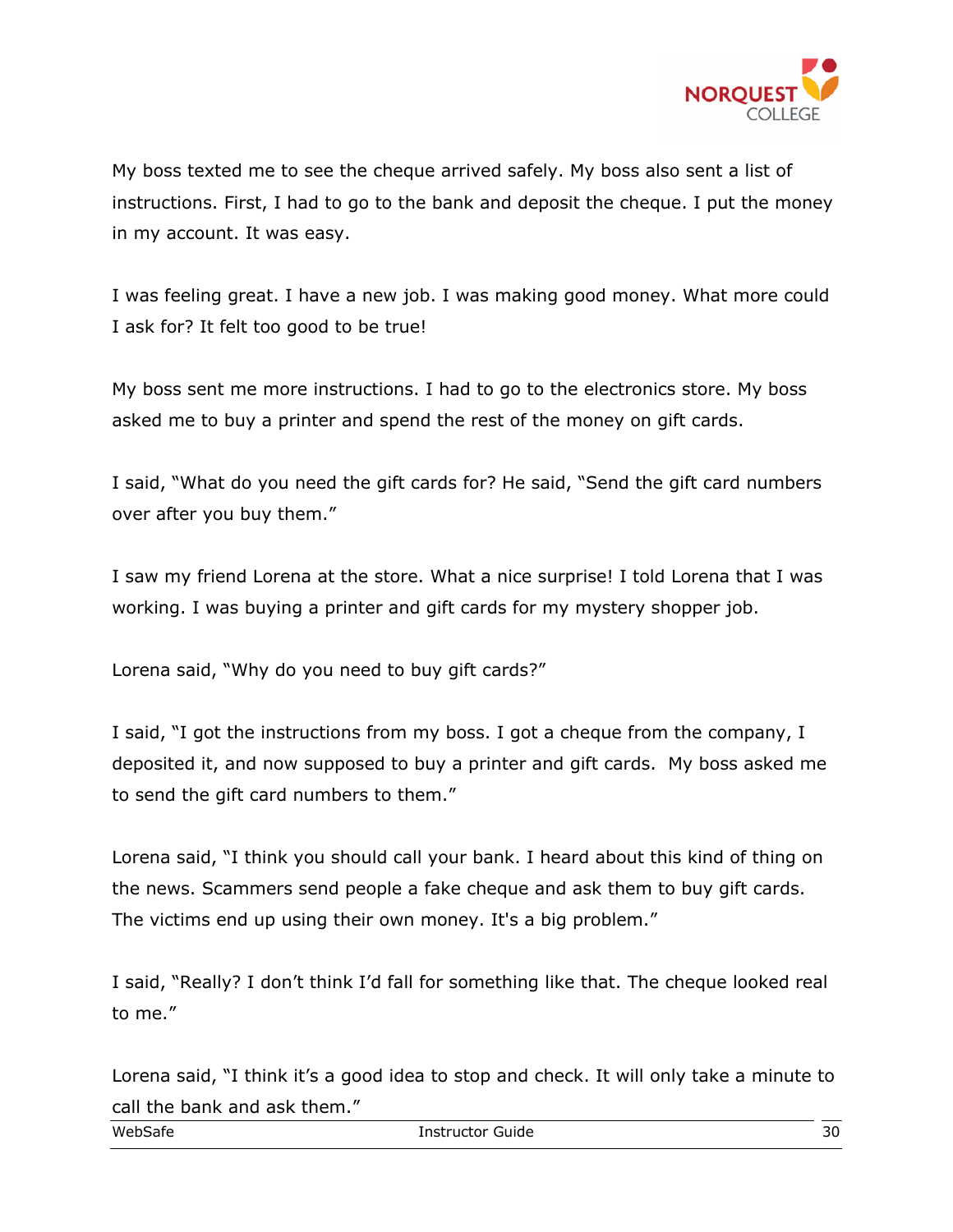

Good thing Lorena told me to call the bank. It was a fake cheque. The bank told me that this kind of scam is happening to lots of different people. They told me that I should report it to the police.

I'm glad my friend told me to stop and check.

#### **Unit 1**

#### **Real-Life Situation**

About a month ago, I was on Facebook looking at updates. I was scrolling through my news feed.

I saw a Facebook lottery post. I couldn't believe it - I could enter in the lottery for just three dollars! I had to enter.

They said if I won they would send me a check through Canada Post. I paid for my lottery ticket by using my credit card.

I gave them my credit card number and information. I got an immediate response that said "Congrats Winner!" I was so happy! They told me I won over a thousand dollars!

I told all my friends that I won. I checked my mail every day for the check.

I was so shocked when the next week I saw that they charged \$80 to my credit card. They never sent me the money. I lost \$80.

I was so disappointed. I learned that this Facebook Lottery does not exist. It was all a scam. I told all my friends that this is a scam.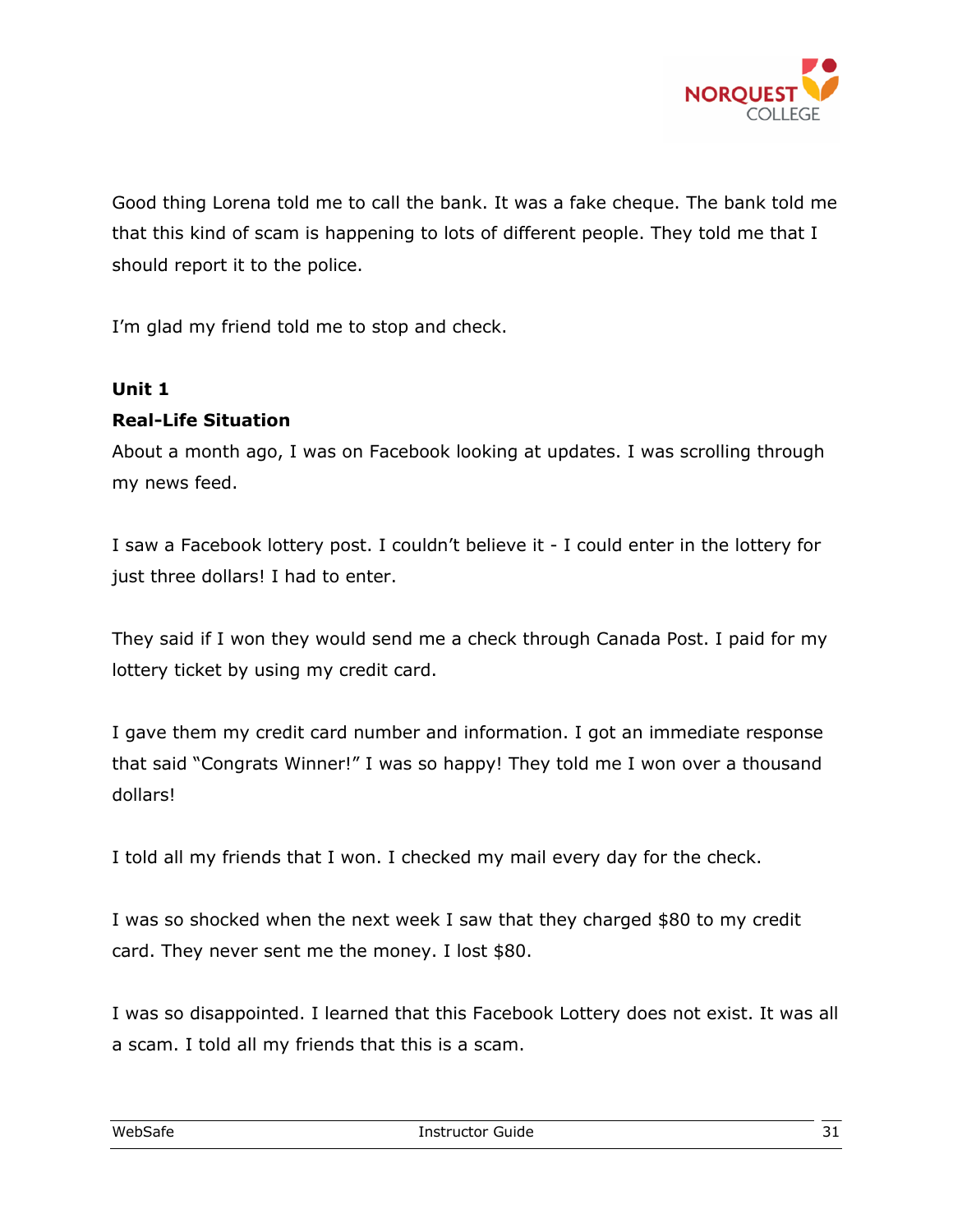

#### **Unit 2 Real-Life Situation**

I was looking for a new dress for a party. I found a beautiful, black designer dress online. The only problem was it that the designer dress was very expensive.

I kept looking online to see if I could find a cheaper deal. I couldn't believe it when I found the same dress on sale at a different website. It was so much cheaper. I could actually afford it. I was so excited.

I got out my credit card and bought the dress. I couldn't wait for it to arrive. It was supposed to come in 5 to 7 business days. I checked the mail every day.

I waited and waited. After 7 business days, I still didn't have my dress. The company had taken the money out of my account, so I thought the dress would come soon. Maybe there was a shipping delay. It's very common for packages to be late.

After 8 days, I saw that the company had taken more money out of my account. I still didn't have the dress. I called the company, but nobody answered.

I did some research on the company and found out that the company was a scam. I was so disappointed. They had taken so much money out of my account and I didn't get the dress.

I called the police to tell them about the scam. I also called my credit card company to see if they could help me.

I wish I had stopped to check the company before giving them my credit card information. It's true what people say. Some deals are too good to be true.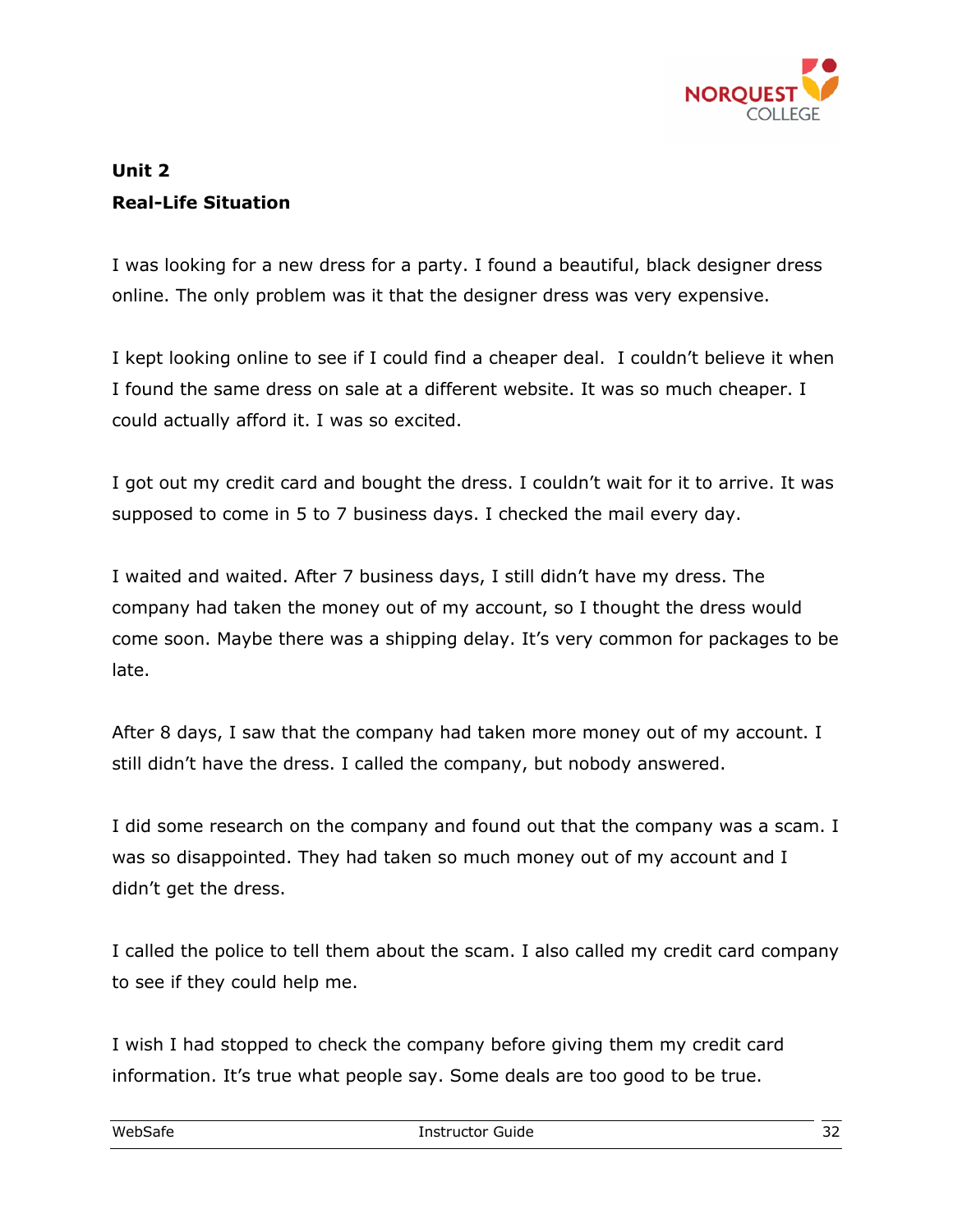

#### **Unit 3 Real-Life Situation**

Before I could apply for a job in Canada, I had to do a lot of things.

I had to take language and settlement classes.

I had to fill out so many forms.

I volunteered in a local hospital to get the Canadian experience that I needed.

When I was finally ready to get a job, I went to a job search website. I searched for a job as a healthcare aide. I was trained as a nurse in my home country. I knew I would be a great health care aide. I sent in my application.

I got a call from someone named Brian saying he was from the home healthcare aide company. Brian wanted to schedule an interview with me for that Friday at 3pm. That was great news!

Brian asked me to bring copies of all my documents to the interview like my social insurance card, driver's license, passport, and phone bill. I made sure I had them all ready for the interview.

I went to the store to find some new clothes to wear to the interview. I was feeling excited.

I called the company to confirm my interview time. They said there was no interview scheduled with me. No one named Brian worked at the company.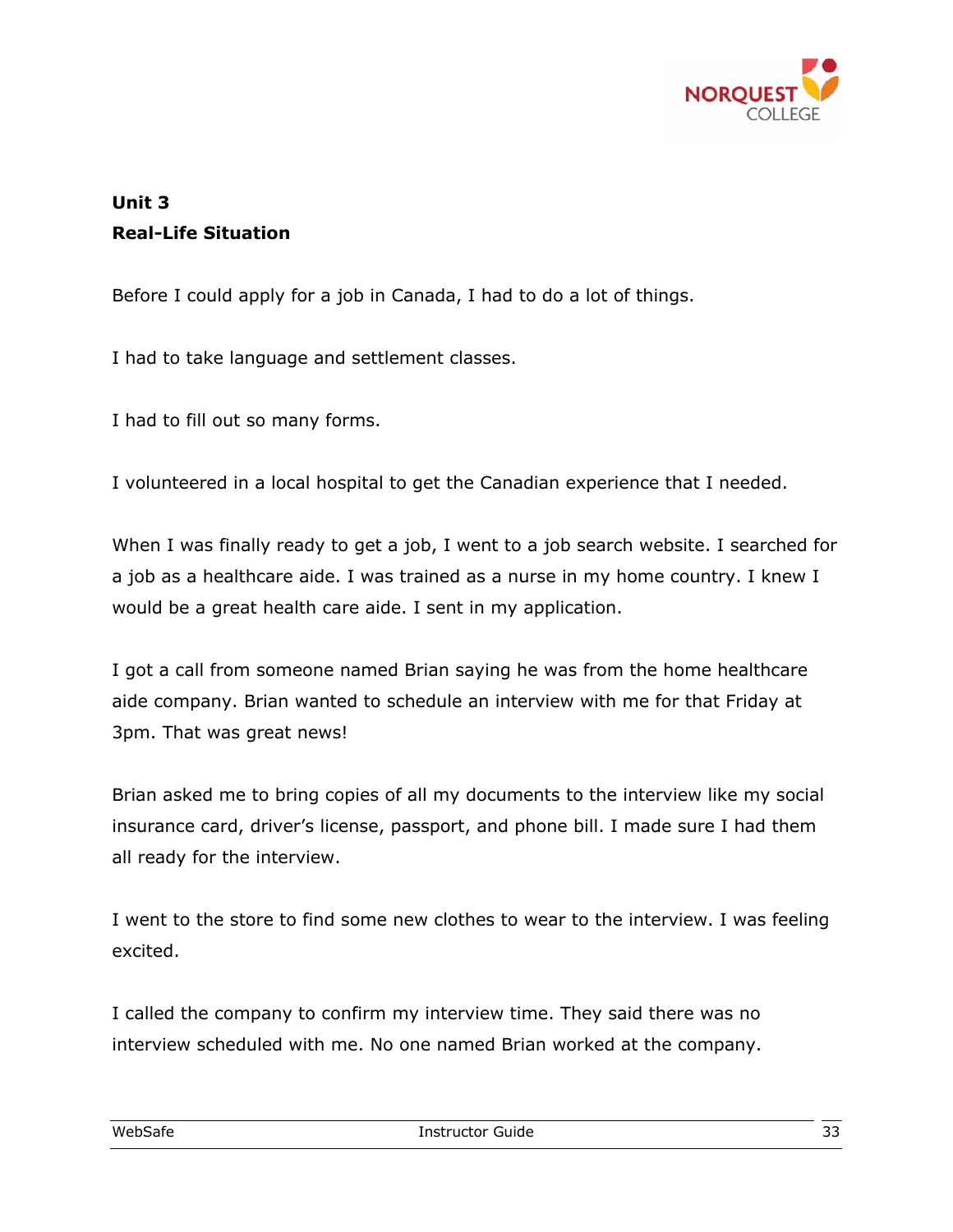

It turns out Brian wanted to steal my information and steal my identity. I always think about that now when I apply for a job.

## **Module 3**

#### **Anson stays safe online**

When my family first arrived in Canada, we didn't know how the banks or Canadian taxes worked.

We had to learn about how money works in Canada.

We had to sign up for many different accounts on lots of websites. There were so many things to remember. Passwords. User names. Security questions. It's hard to remember all the different pieces.

Sometimes, I would get fake phone calls. The calls sounded like a robot. The robot said you have to pay the Canada Revenue Agency.

Sometimes I would get fake emails or texts that said I had a refund from the government. It was hard to tell the difference between what was real and what was fake.

Sometimes this made me feel scared. I would get overwhelmed with all the details. My whole family felt stressed out!

I wanted to find better ways to know if something was real or something was fake. I like to check online when I have a question about something.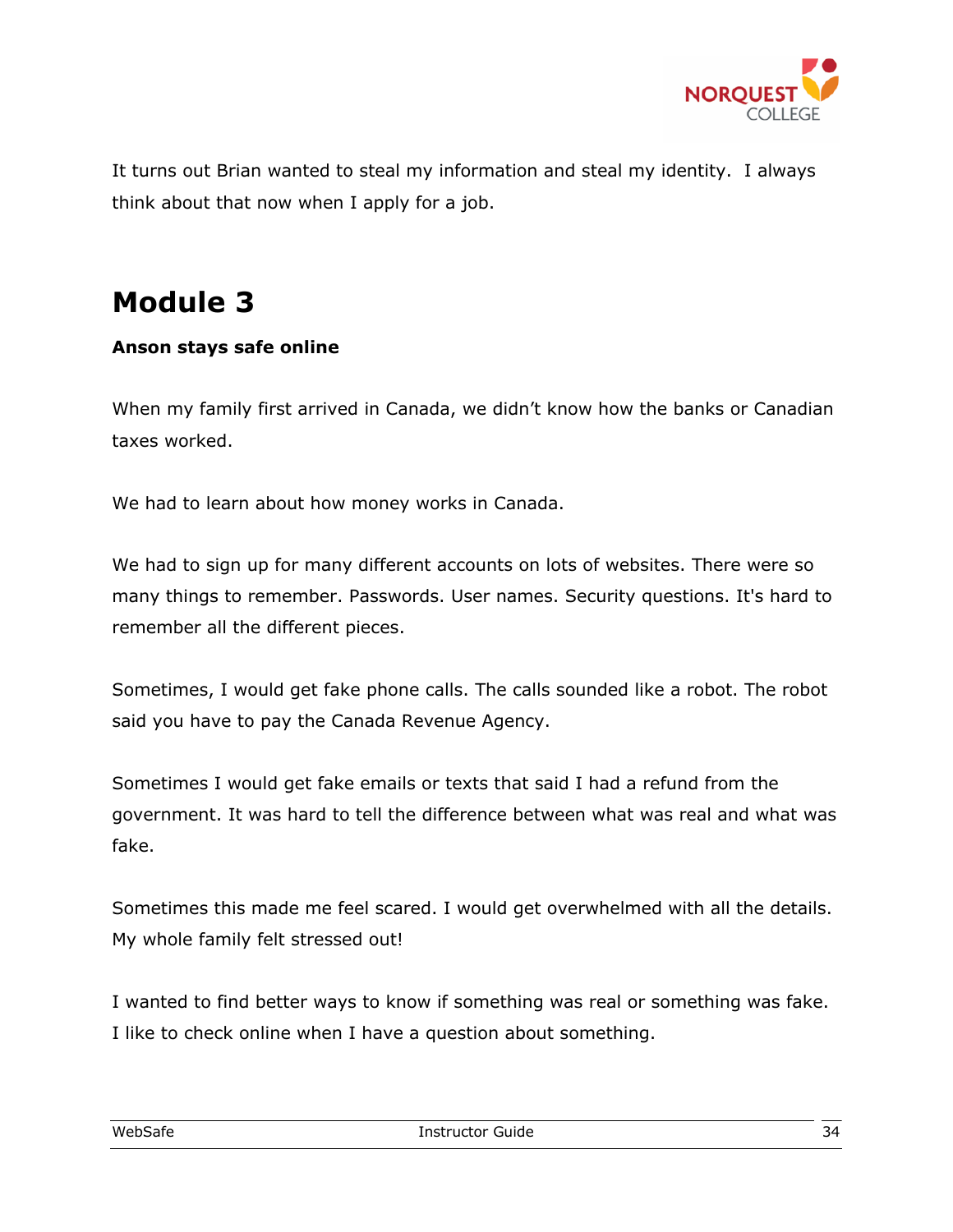

I found a great website from the Government of Canada. The website was called Internet, email, and telephone scams.

It listed the most common scams in Canada. The best part is it was up to date with the latest types of scams.

My sister is different from me. She likes to talk to people when she wants to learn something new.

She talked to her teacher about the best ways to tell what was real and what was fake.

Her teacher showed her phone numbers for different government agencies. My sister calls them if she has any questions.

My mom visited our local newcomer center. She likes to talk to people in person who give advice. They said she could visit one of their advisors if she has any questions.

We all have our different ways. I like the Internet. My sister likes to phone someone. My mom likes to talk with an advisor at the newcomer center.

My family found strategies to deal with false information online. Even though we can spot some scams, we still get stressed out.

I still get nervous when I see something about owing money to the Government.

There will always be new types of scams. It is normal to feel scared or nervous when I see a scam.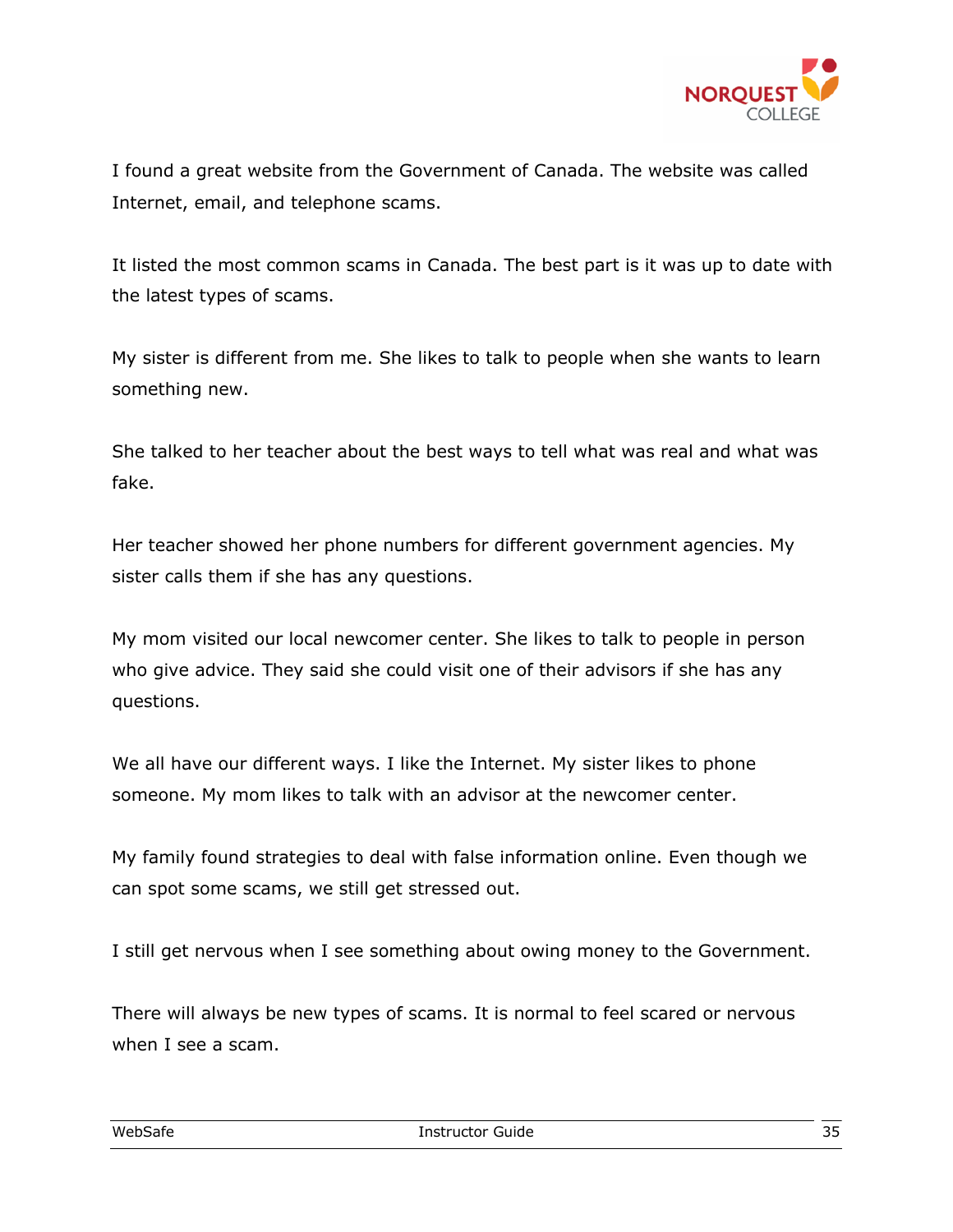

Life online can be complicated. So much of what my family does in Canada is online.

There's always a new website or a new app for my phone. It's hard to keep up.

The best thing I can do is stop and check. It gives me time to do research online and find out if something is true or not.

It gives my sister time to phone someone she can trust. It gives my mom time to talk to people that give advice at the newcomer center.

We all found our own way. That's the most important part about staying WebSafe.

#### **Unit 1 Real-Life Situation**

In Canada, I have to file a tax return every year. Even when I didn't have a job, I had to file a tax return.

Trying to get my taxes right was so confusing. I didn't know there were so many forms. I wanted to make sure I didn't make a mistake. I got scared that I might get in trouble.

There were so many things. We still had a house in our home country. I didn't know how to put that house on my Canadian taxes.

I got some emails that made me really worried. They looked like they really came from the government or from our bank.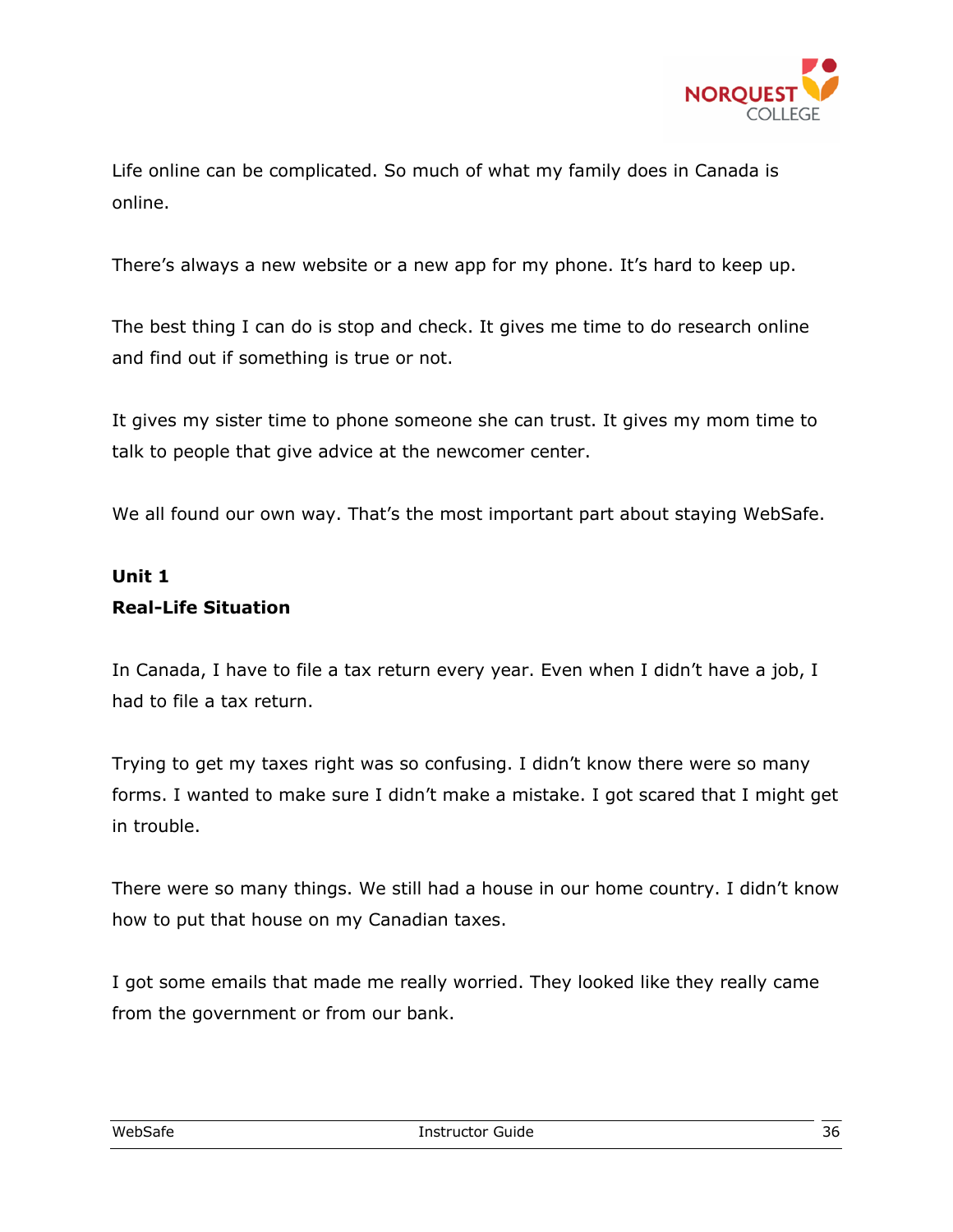

One of the emails looked like it was from the Canada Revenue Agency. They asked for my banking password. They said I could sign up for direct deposit if I sent my password. I didn't know what to do.

I found that using the computer for my taxes was confusing. I like dealing with a real person when I can.

I went to a free tax clinic. It was at my local government building. I had to wait in line but it didn't take too long.

They were able to find someone who could speak my language too. That made it so much easier to understand what I needed to do.

Computers can be helpful. They can also be confusing. I like to pick what is best for me.

#### **Unit 2 Real-Life Situation**

I was looking online for a job. I saw a video on YouTube that talked about buying things and then selling them online. It looked very interesting, so I signed up in the program.

I paid for a coach to teach me how to do this. Everyone in my family was excited. We put a lot of money in the business.

The person in the video said that I would get money in three months, but after three months I didn't make any money. After six months I still didn't make any money.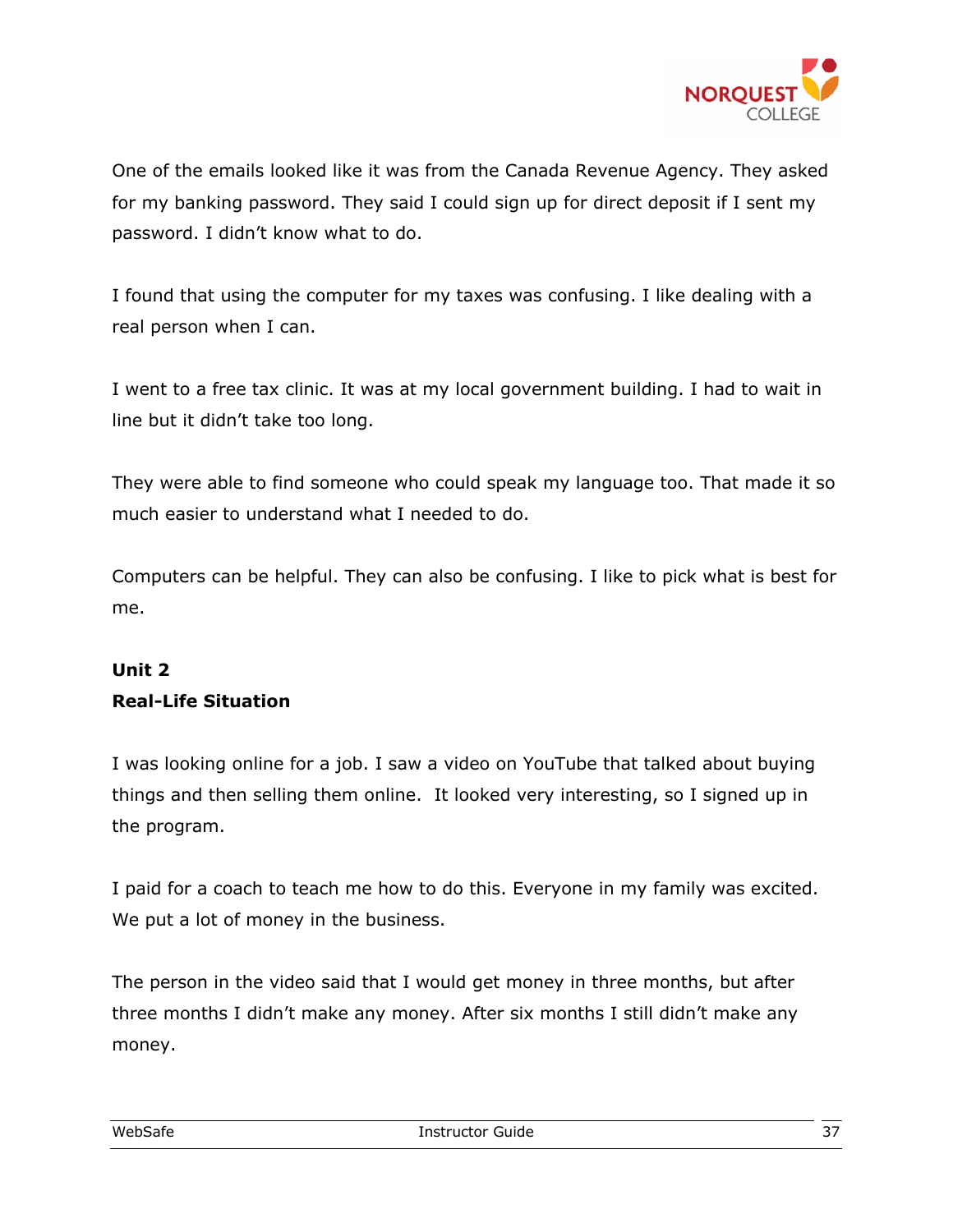

The bad thing was that we lost all of our money. We couldn't get it back. My husband and I started fighting. We tried to email the coach, but didn't get an answer.

We couldn't sleep at night. We were so worried about our business. It wasn't working. We didn't know what to do!

We heard about an immigrant centre in our area that might be able to help us. We called them and asked if we could talk to someone.

We went to see the person the next week and they helped us understand that we fell for a scam. They explained that very few people make a money that way, but that most people don't.

They said it's kind of like winning the lottery. Most people don't win. The person helped us understand what happened. They also helped us plan for the future.

We still lost the money, but now we have hope.

#### **Unit 3 Real-Life Situation**

My family is new to Canada. When we arrived, we asked our relatives about child benefits. We have three children under 18.

Our relatives said that we couldn't apply because we were privately sponsored refugees. We were so disappointed. We really needed that money.

I decided that I should look things up myself. My relatives know a lot about living in Canada, but they don't work at for the Government of Canada.

| WebSafe<br>- - - - - | The Tructor<br>' Guide<br>____<br>. | 38 |
|----------------------|-------------------------------------|----|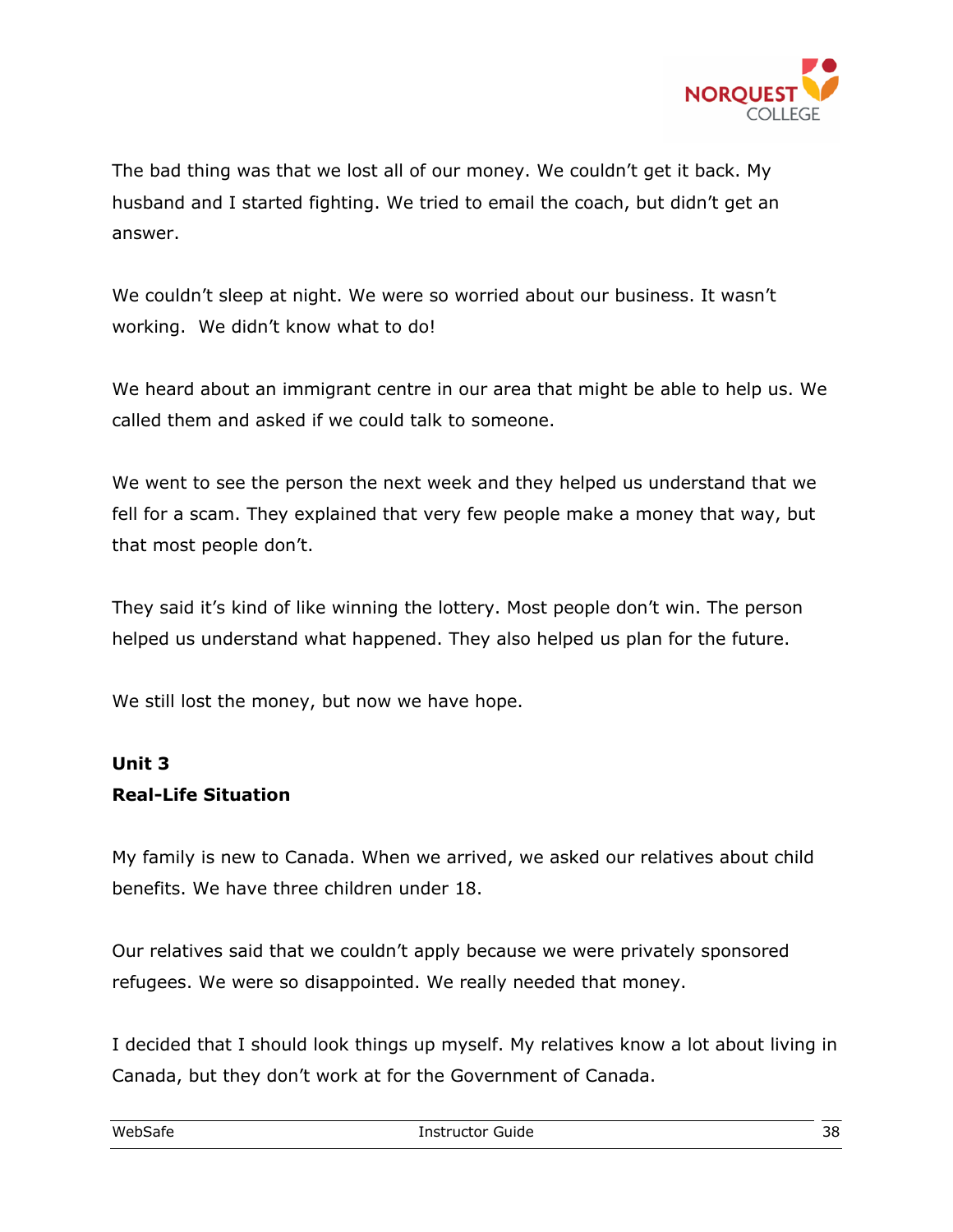

I went on the Government of Canada website and typed in "Child Benefits".

I saw that we could apply! I was so happy! It's so useful to have website we can trust!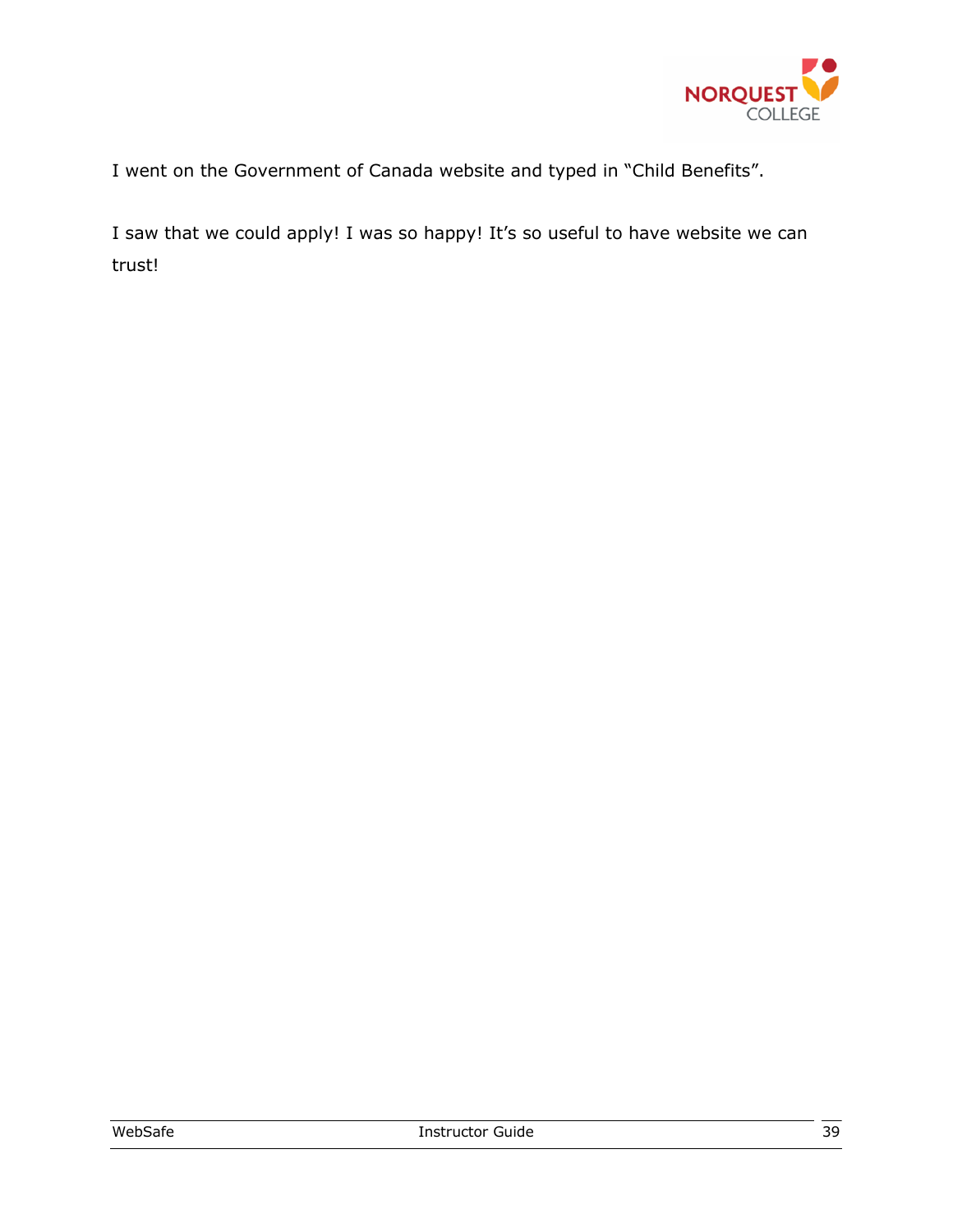

## **Additional resources and information about digital disinformation and online security**

Additional information about security when navigating the online world was provided by the NorQuest IT and privacy team. Although this input was very helpful, it was a little too advanced for CLB 4 learners and integration into the course directly. However, it is included here for your reference. It is particularly relevant for Module Three, Unit One.

**Bookmarking websites you trust.** It may be worth alerting earners that even though you may have a trusted page you have bookmarked, there have been instances where trusted sites were hosting malicious ads. For example, Yahoo.com had an issue at one point where they were not properly screening the ads that ran on the side of the page and as a result some of the ads were malicious. So, even though you had Yahoo.com stored as a website in your bookmarks, you could have been infected if you went there. We call this a "drive by" in the security space.

**Passwords and pass-phrases**. You can also refer to longer pass words as pass phrases. What you need to make a strong password is entropy. Length plays a major role in safe passwords and phrases, but to make it very challenging you need to take characters from different sets like: Upper case and lower case are different sets, or numbers or special characters. If you can add all of these then you create entropy. Don't forget, spaces are a character! So, a great passphrase could be: "My cat Farley eats 3 treats a day!". There is some guidance for the college on this at the following location:https://theq.norquest.ca/Departments/Business-Technology-Services/Public-Documents/Guidelines.aspx

It is a good idea to remind learners NOT to use any examples that you show them. It may be worth mentioning you the use of a password manager where level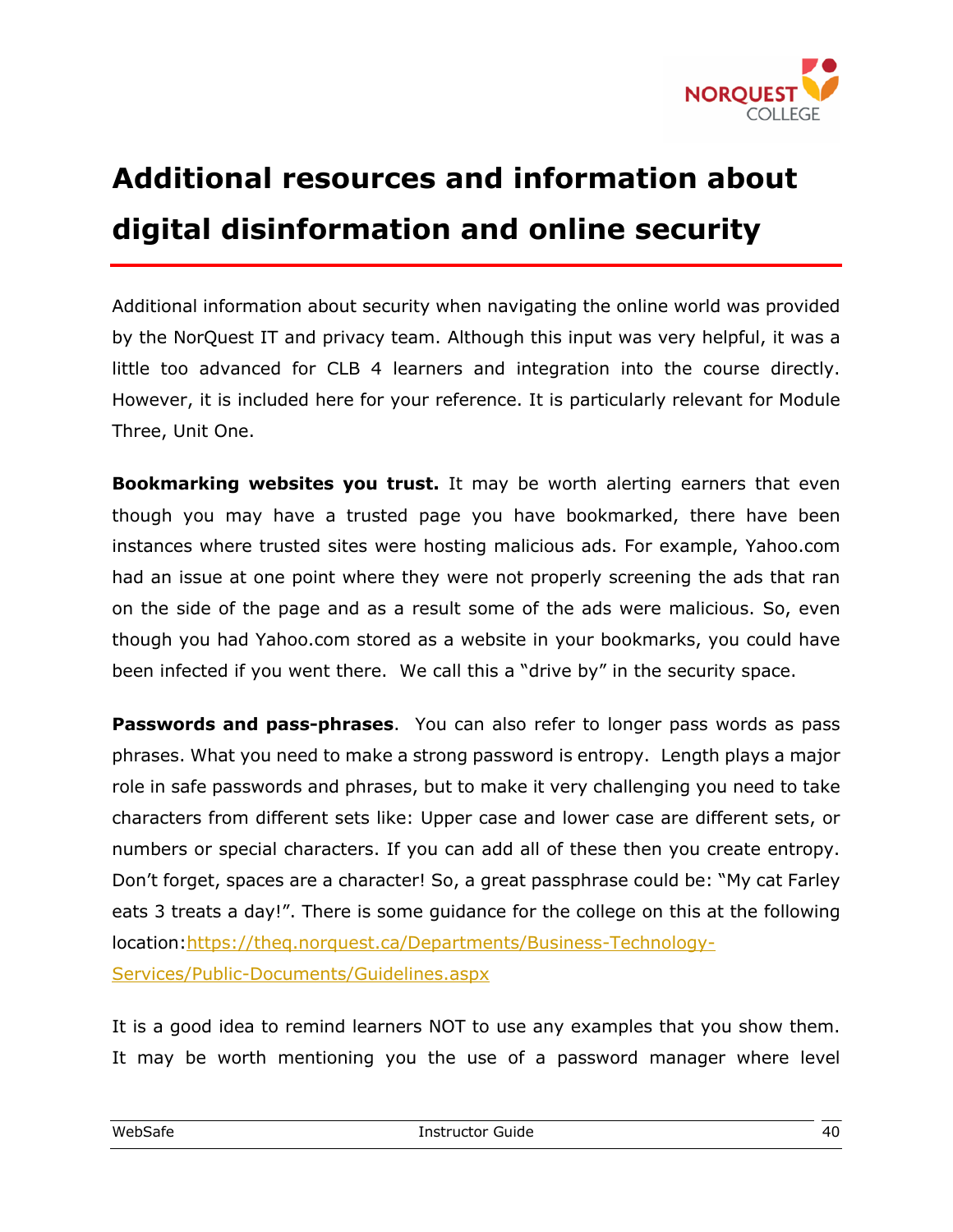

appropriate. This is software that stores your password and actually generates secure passwords for you.

**History and cached files**. Just for clarity – to delete your "history" you only need to delete the first one. Cached files are the items the page downloads to your machine so they can be displayed. Cookies (and there are multiple types of cookies) store stateful data about a website you visited. When you delete all of the cookies, it will remove your user ID when you go to log into a favorite website.

**Password authentication.** When you need to complete password authentication, these steps are in fact called "factors" of authentication. Password is the first factor = something you know. The second "factor" is something you HAVE. That is your phone and the code is sent to it. The final factor is something you "ARE" – which is your fingerprint, retinal scan, facial recognition, keystroke cadence, etc.

**Public WIFI**. Sometimes scam wifi is set up with the name of the location to try to trick you that it is official and safe. The safest suggestion is to ask someone who works at the public location for the name of their public WIFI site. That way, you have a better chance of logging into the correct one.

#### **Additional Website resources:**

#### **Canada Anti-Fraud Centre**

This website is helpful in giving information about scams in general, how to protect yourself, how to report scam and what to do if you are victim.

https://www.antifraudcentre-centreantifraude.ca/index-eng.htm

#### **The Little Black Book of Scams 2nd Edition**

This website has excellent visual resources, along with information about scams in various languages. It gives clear descriptions of the different types of scams a person might encounter.